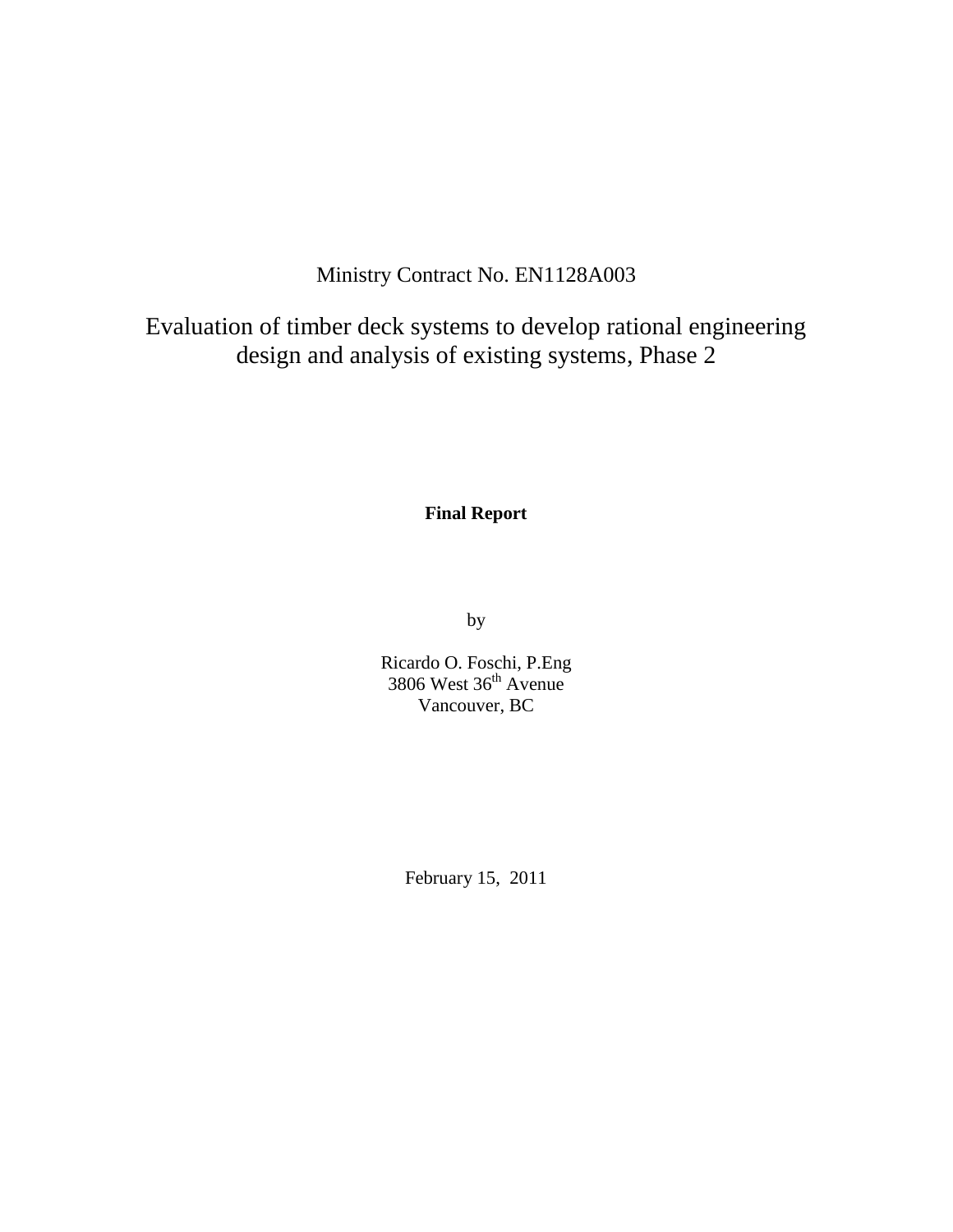# Ministry Contract No. EN1128A003

# Evaluation of timber deck systems to develop rational engineering design and analysis of existing systems, Phase 2

### **Final Report**

Ricardo O. Foschi, P.Eng

February 15, 2011

### **1. Summary**

The province of British Columbia is encouraging the expanded use of wood in structures, and the forest industry is particularly interested in the utilization of timbers in bridge applications.

The **objective** of this study is an evaluation of the performance of wood decks as applied to British Columbia bridges, and an assessment vis-à-vis provisions in the CSA-S6-00 Bridge Code guidelines. As this Bridge Code is a Limit States Design document, the evaluation is carried out using a full reliability analysis of timber decks in British Columbia bridges, independently from S6 recommendations. The bridges analyzed here consist of a timber deck over two main steel girders. The deck consists of timber ties, one (or two) wood plank layers on top of the ties, and guard rails on either side of the deck. The work reported here corresponds to Phase 2, complementary to the work reported on March 30, 2010, under Ministry Contract EN0987A007.

The reliability analysis uses the following input items:

- 1) statistics for actual truck loadings in British Columbia,
- 2) a detailed structural analysis of the timber deck system,
- 3) timber strength and stiffness data from experimental tests on relevant BC species and grades,
- 4) definition of performance requirements and
- 5) software to calculate the structural reliability of the system, including guidelines for using the software for a generic truck.

This report includes items 1), statistical representation of actual truck loadings, 2) the development of a detailed structural analysis model, 4) and 5) the assessment of the structural reliability for different bridge construction configurations.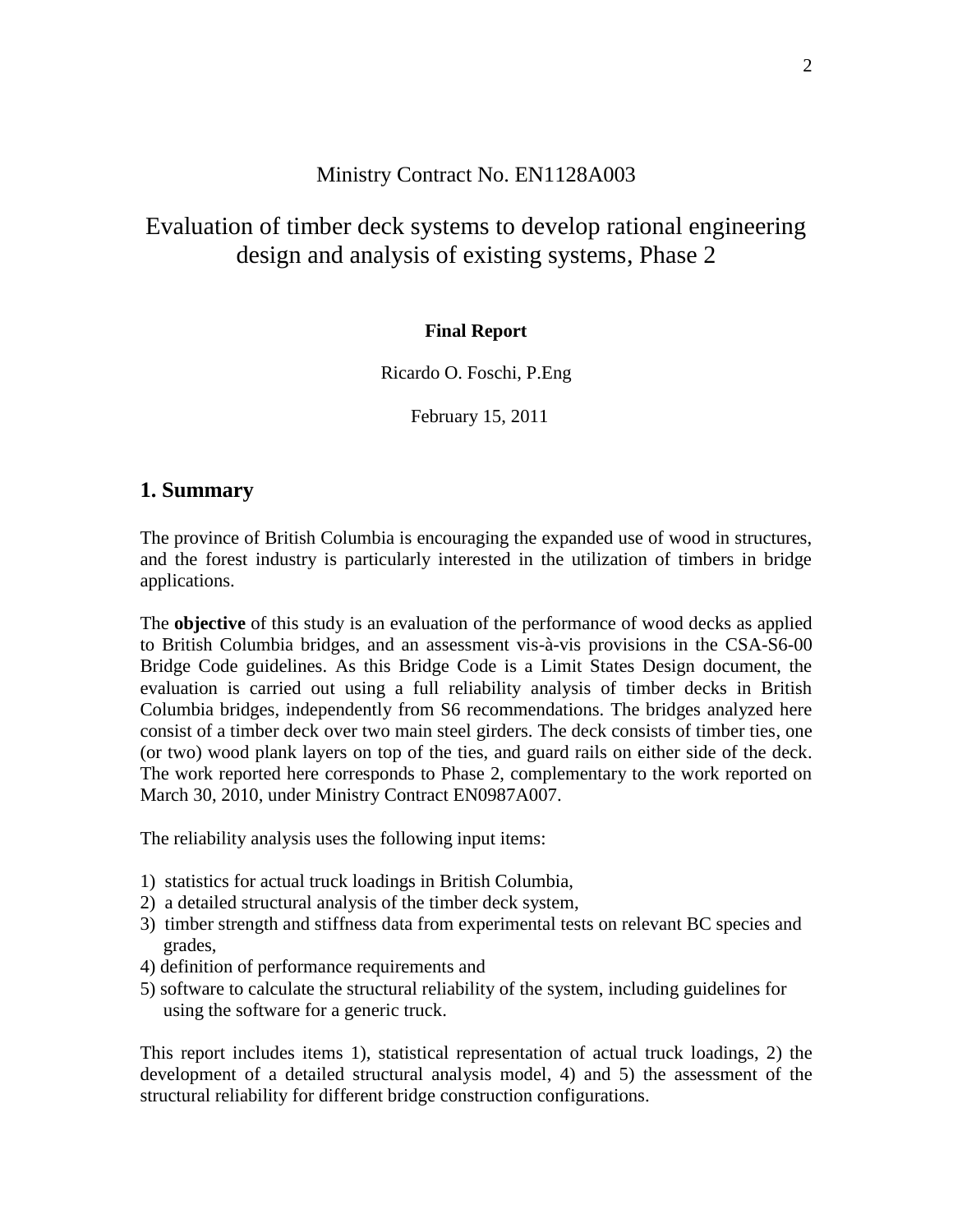Test data, under Item 3, were not experimentally obtained as part of this work. The timber strength and stiffness data were taken from previous, existing information, and only in reference to Douglas fir timbers, in Select Structural (SS), No.1 and No.2 grades. These data apply only to bending properties. Data for shear strength and compression perpendicular to the grain were taken from information in the literature and were not grade-specific.

Reliability levels are estimated for three failure modes: 1) bending failure of one tie, 2) shear failure of one tie and 3) failure in compression perpendicular to the grain at the tie supports provided by the steel girders. For each of the three timber grades, a total of 8 bridge configurations/truck loadings were analyzed. Furthermore, the work assessed the influence of the nailing pattern used between the planks and the ties.

This Report includes software for the structural analysis of the deck system, DECK, developed specially for this project.

As discussed in the Conclusions, BC bridges were found to be sufficiently reliable regarding bending strength requirements. Checks using S6 design equations, when they imply the contrary, probably reflect gaps in the calibration for that Code. Of the three limit states considered, shear strength appears to be the weakest or controlling mode. The limit state of compression perpendicular to the grain appears to be the less likely mode of failure.

# **2. Truck loading data and their statistical representation.**

Truck loading information was taken from three previous reports submitted by Buckland and Taylor Ltd. to the Ministry of Forests (1/2003, 11/2003 and 10/2004). These reports analyzed data based on scale surveys of logging truck vehicles in British Columbia.

The weight surveys were conducted by the Forest Engineering Research Institute of Canada (FERIC). The data were obtained in two main phases. Phase I (1/2003) contained information on 1) logging trucks generally conforming to the description of L75 loading and operating in the Interior region of BC, and 2) off-highway logging trucks (L150- L165) operating in Coastal regions. The data also included axle weight distributions (including side to side variations). Phase II used a much more extensive scale weight database for logging trucks operating off-highway in either the Interior or the Coastal regions of BC, including trucks which conformed to highway regulations. These data were provided by forestry companies on a confidential basis, with hidden company names and operating locations. A Phase III (10/2004) added additional data for the Coastal region.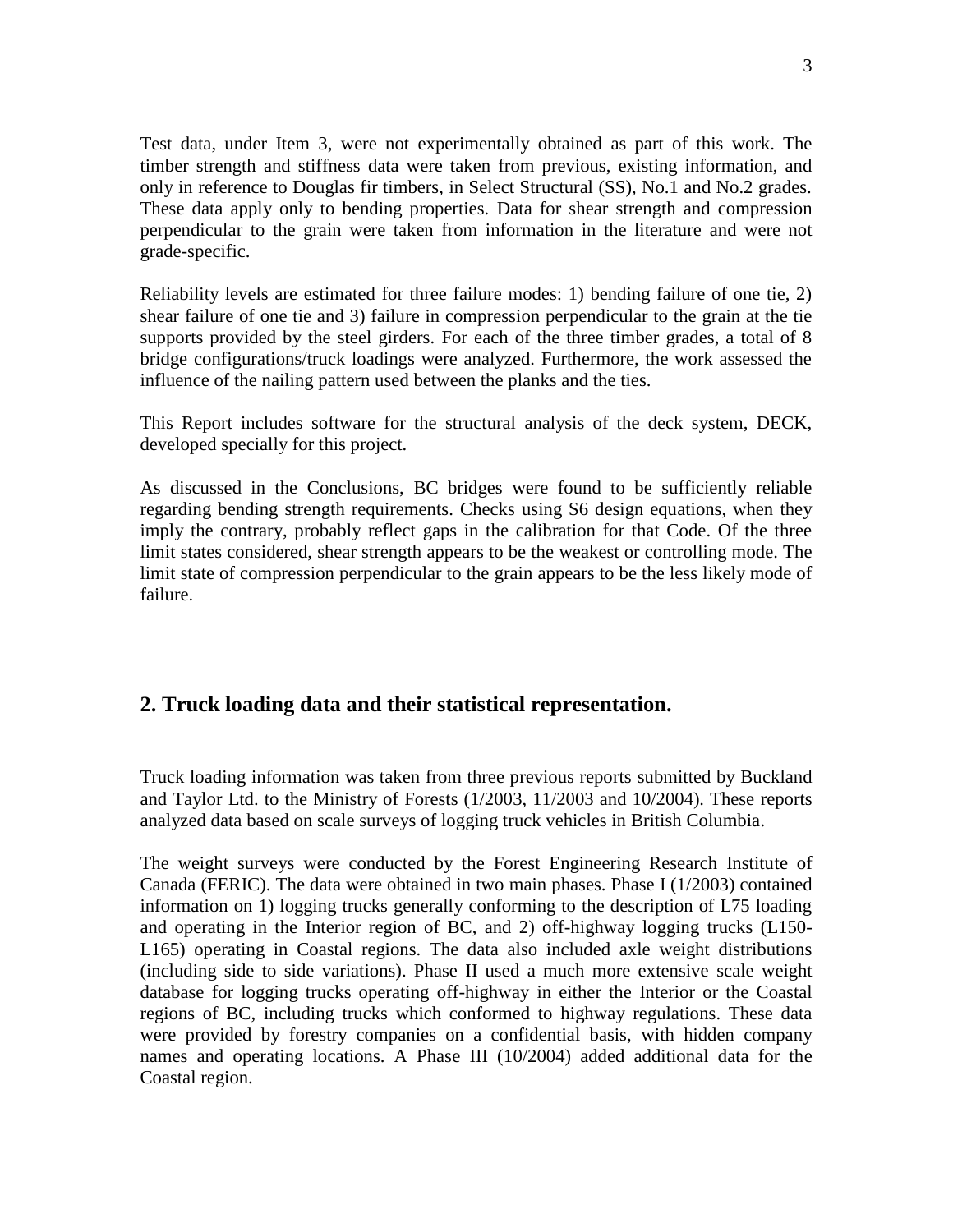For the purpose of the present study, the data were **analyzed first** obtaining Cumulative Distribution Functions (CDF) for the total truck weight GVW, in each of the five following groups: L75 and L150-165 from Phase I, Interior, Coastal and Highway from Phase II. The additional coastal data from Phase III were added to the coastal information from Phase II. All the coastal off-highway data corresponded to 5-axle trucks (as shown in Figures 1 through 3). All interior and highway data corresponded to 7-axle trucks (triaxle drive/tri-axle trailer).



#### L-75 (OFF HIGHWAY) GVW 68,040 kg





Figure 3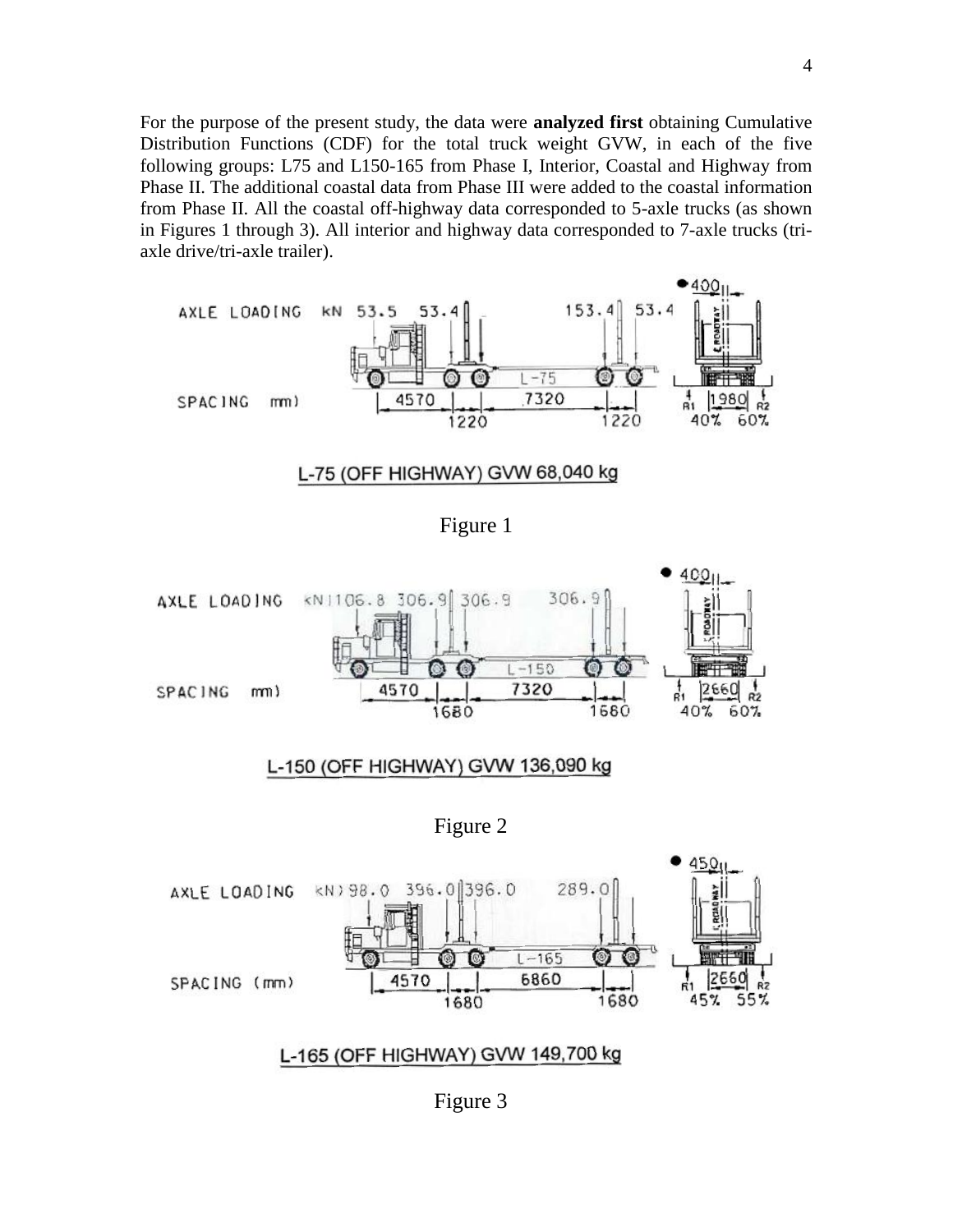The number N of samples in each of the four truck load groups, collected over a period of time, were, respectively,

 $N = 123$  for L75 (Phase I)  $N = 78$  for L150-165 (Phase I)  $N = 82036$  for Interior BC (Phase II)  $N = 14055$  for Coastal BC (Phase II + additional from Phase III)  $N = 117$  for Highway BC (Phase II)

Figure 4 shows the data CDFs corresponding to each of the five groups. This Figure implies that the sample from the L75 group in Phase I (corresponding to the Interior region) is quite consistent with the more extensive sample for the Interior BC Region from Phase II.



Figure 4. Cumulative Distribution Functions for GVW

The CDF for trucks meeting highway regulations, with the lighter GVW, is also shown in Figure 4, as well as the CDF for the heavier L150-165 data in Phase I. The Coastal region data appear to contain two components, one more consistent with L75 loading and another more with the L150-165 data. This is clearly shown in Figure 5, following. The first graph in Figure 5 is a histogram of the Coastal BC data, clearly showing two clusters. The second graph in Figure 5 is the corresponding CDF, also shown in Figure 4.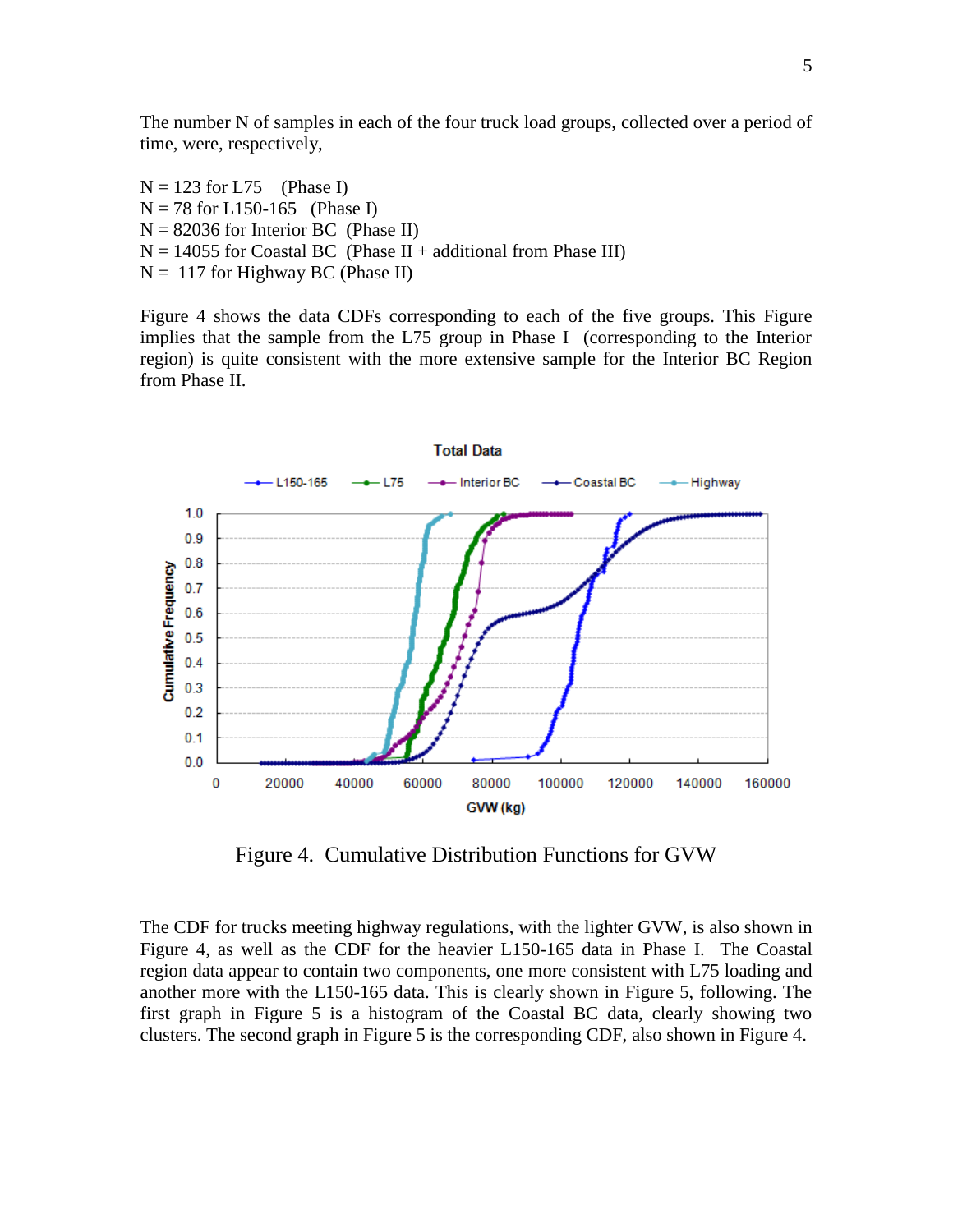



Figure 5. Coastal BC Data

For reliability studies, all the CDF data need to be given a mathematical representation. In each of the five cases, three distribution functions were considered: Normal, Lognormal and Gumbel (Extreme type I). The corresponding goodness of fit obtained with each one is shown, for each of the first four data groups, in Figures 6, 7, 8 and 9.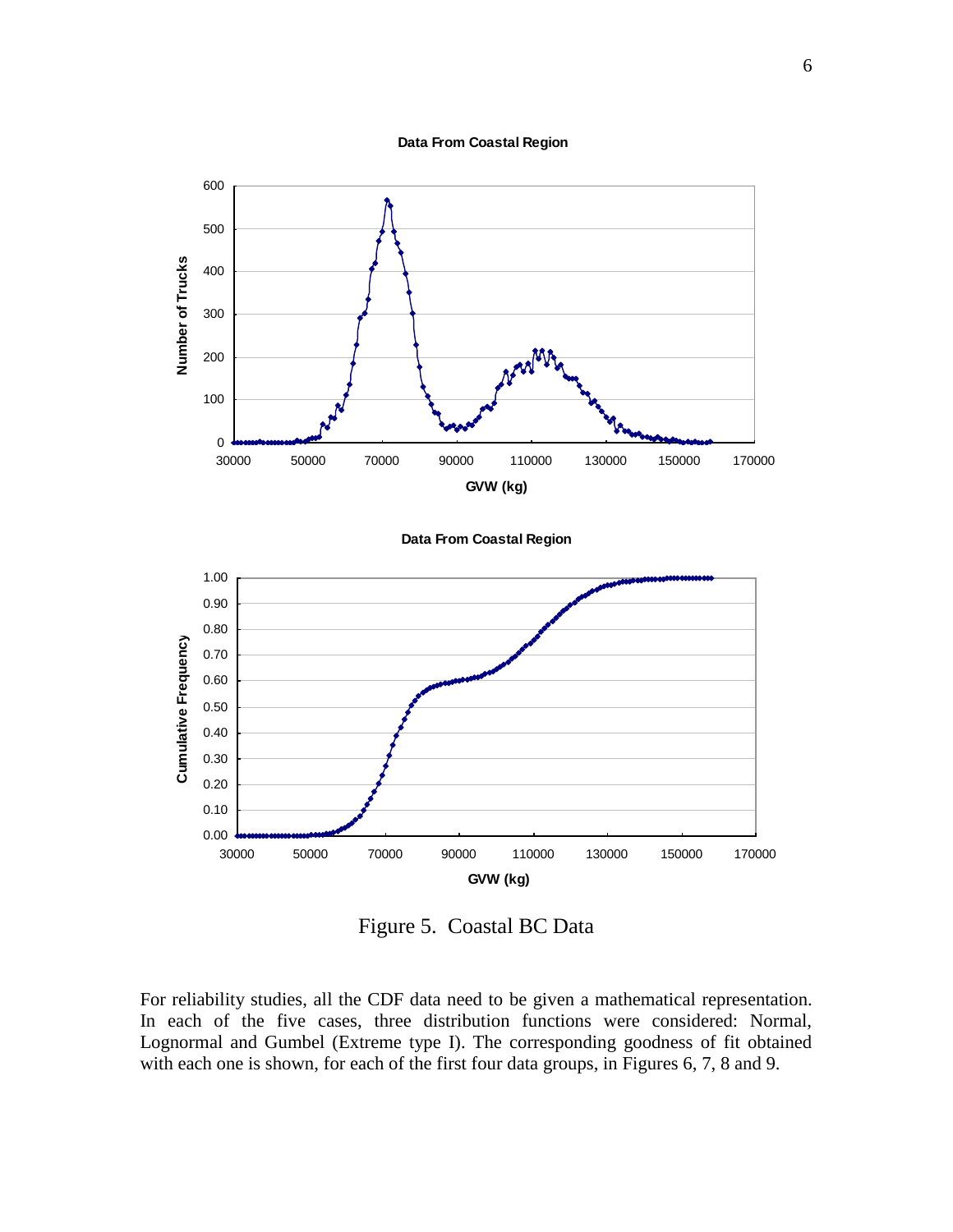



It appears from Figure 6 that, for the **L75** data, a good fit is achieved with any one of the three distributions. For simplicity, the data can be represented with a *Normal distribution, with a mean value of 66,128 Kg , a standard deviation of 7,342 Kg and a corresponding coefficient of variation of 0.111 (11.1%).*



Figure 7. Representation of L150-165 data

Figure 7 shows the results for the heavier **L150-165** category. It appears, again, that a good fit is achieved with any of the three distributions and that, for simplicity, the data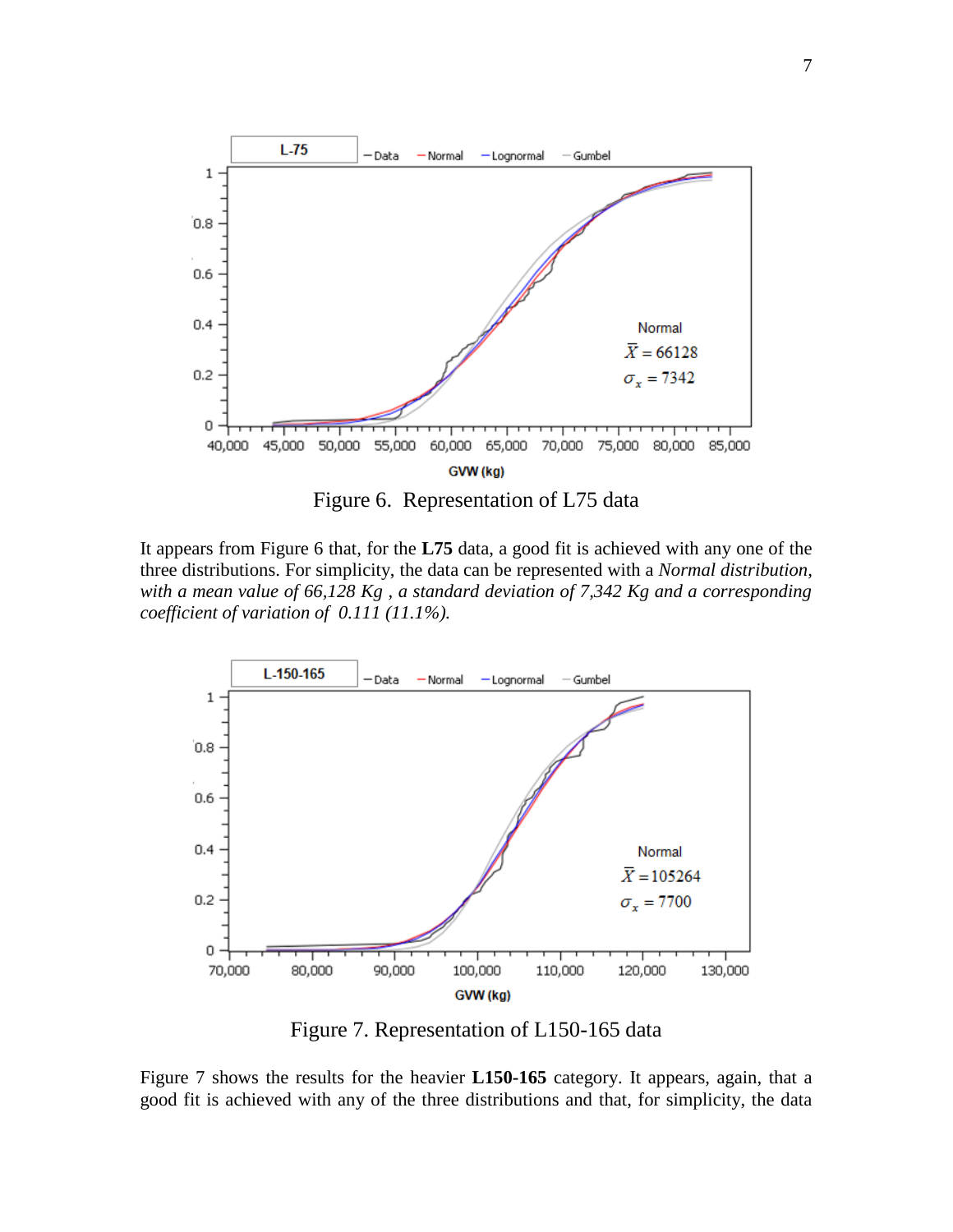can be represented by a *Normal distribution, with a mean value of 105,264 Kg , a standard deviation of 7,700 Kg and a corresponding coefficient of variation of 0.073 (7.3%).*

The sample size in either Figure 6 or 7 is relatively small. On the other hand, Figures 8 and 9 correspond, respectively, to the much more extensive sample size in the Interior and Coastal BC categories.



Figure 8. Representation of Interior BC data

Still, the goodness of fit achieved with either of the three distributions is quite similar, as shown in Figure 8, and the data for the **Interior BC** are reasonably represented by a *Normal distribution, with a mean of 69,979 Kg , a standard deviation of 9,416 Kg and a corresponding coefficient of variation of 0.135 (13.5%).*

Figure 8 is consistent with the L75 data in Figure 6, but the database for Figure 8 is much more extensive, with the consequence of a somewhat higher mean value and coefficient of variation.

Finally, Figure 9 shows the results for the Coastal BC data.

Given the clustering shown in Figure 5, the goodness of fit when using a single distribution for the entire range is not as good as in the previous cases. Still, a reasonably good representation can be achieved for **Coastal BC** with a *Normal distribution, with a mean of 88,106 Kg, a standard deviation of 22,783 Kg and a corresponding coefficient of variation of 0.259 (25.9%).*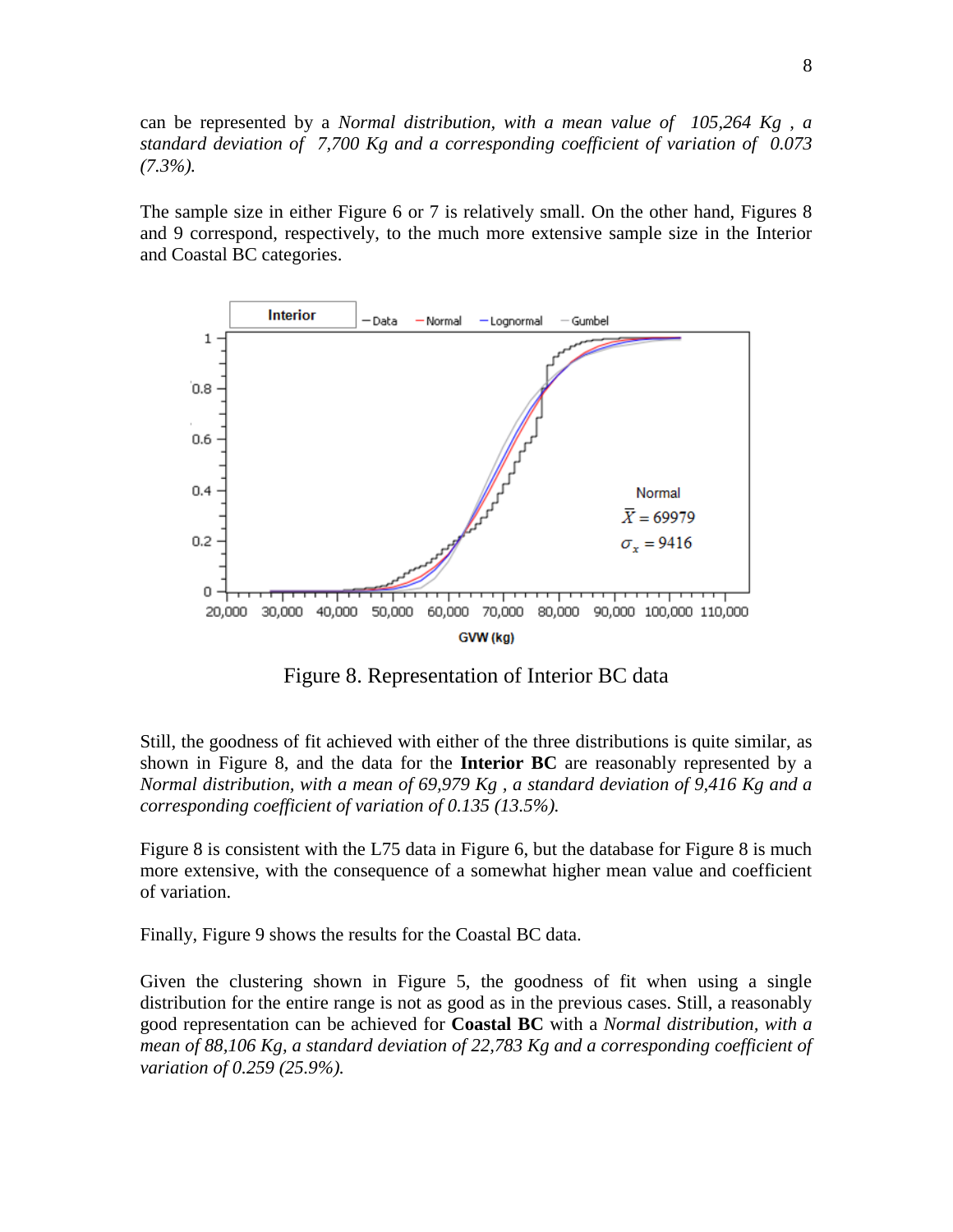

Figure 9. Representation of Coastal BC data

A **second analysis** was carried out. It consisted of considering only four groups: one with all the available off-highway Interior data, a second with all available off-highway Coastal data for lighter trucks, a third for all off-highway Coastal data for heavier trucks  $(GVW > 90,000$  Kg) and a fourth for all highway-legal data. The corresponding CDF distributions were obtained and are shown in Figures 10,11 and 12 and 13.



Figure 10. Interior data, 7- axle vehicles, Normal distribution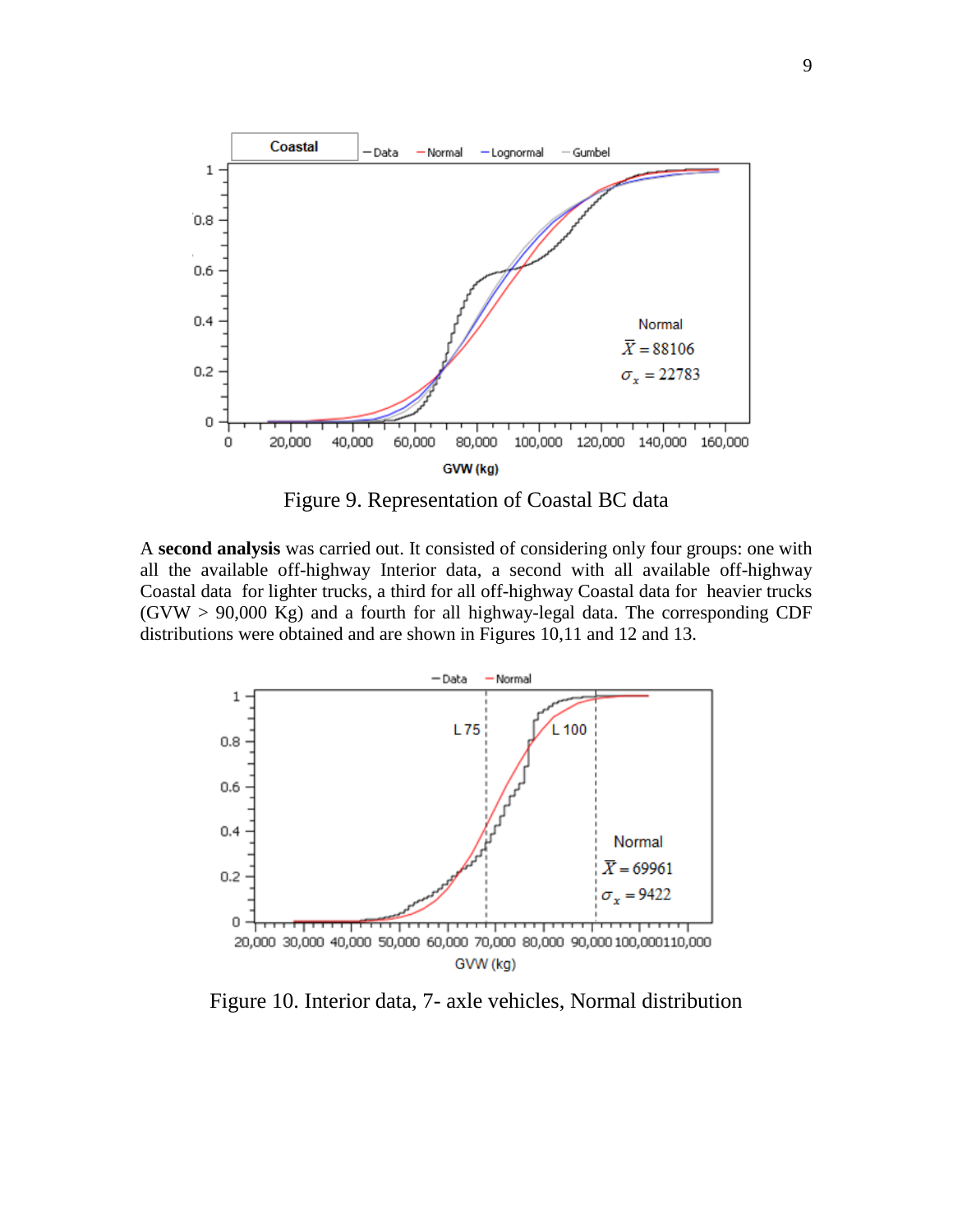

Figure 11. Coastal data, Lighter 7-axle vehicles, Normal distribution



Figure 12. Coastal data, Heavier 5-axle vehicles, Normal distribution

It is apparent from a comparison of Figures 10 and 11 that the statistics for Interior and for the lighter Coastal trucks are very similar and that, for these cases, the L75 truck weight is exceeded with a probability of approximately 60%. On the other hand, the L100 truck weight is exceeded only with a small probability and can be considered an upper bound for these data.

Figure 12 corresponds to the heavier trucks in the Coast, or the second cluster in Figure 5. Figure 12 shows a very good representation using a Normal distribution, and that the L165 truck weight is exceeded with only a small probability and can be considered an upper bound for the data. Finally, Figure 13 shows the distribution and the Normal representation for highway-legal truck data.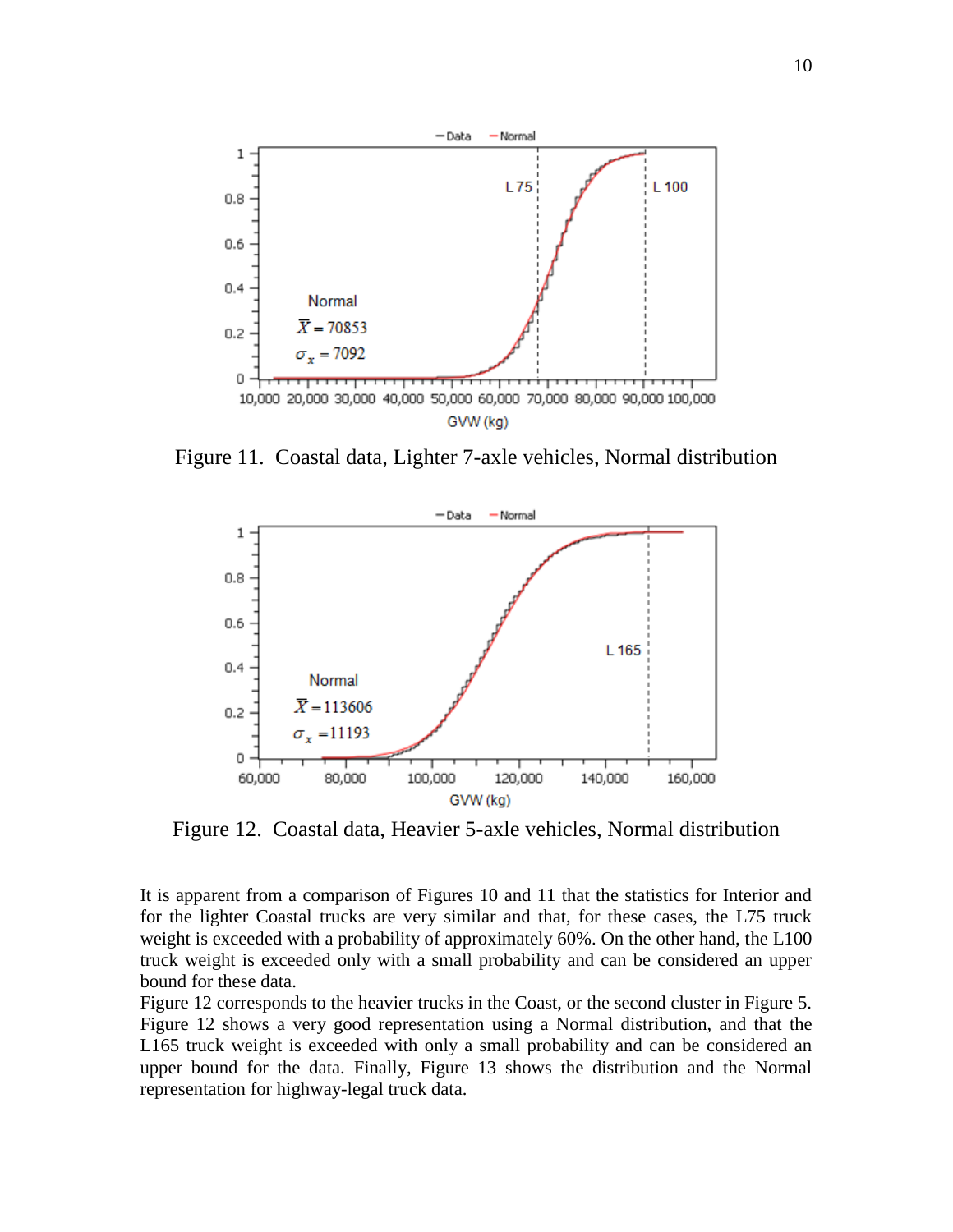

Figure 13. Highway data, 7-axle vehicles, Normal distribution representation

### **In what follows, reliability analyses will use the Normal representations shown for the four cases in Figures 10, 11, 12 and 13.**

Data from Phase I also allowed the determination of the axle weight distribution. The ratios of axle group to total load are quite consistent across the databases for L75 or L150-165, allowing the simplified calculation of the axle loads as a mean ratio multiplier of the random total truck load.

Table 1 shows the mean ratios (in %) for the Steer, Drive and Trailer trains, both for the left side and the right side of the truck survey data. The steer includes one axle, while the drive and trailer groups include, depending on the case, two axles or three axles.

|  | Table 1. Weight distribution, mean values (% of GVW) |
|--|------------------------------------------------------|
|  | $\Box$                                               |

|      | ∟eft  |       |         | Right |       |       |         |       |
|------|-------|-------|---------|-------|-------|-------|---------|-------|
| L-75 | Steer | ⊃rive | Trailer | Total | Steer | Orive | Trailer | Total |
|      | 5.3%  | 24.3% | 22.0%   | 51.6% | 5.1%  | 23.0% | 20.3%   | 48.4% |

|           | Left  |       |         | Right |       |       |         |       |
|-----------|-------|-------|---------|-------|-------|-------|---------|-------|
| L-150-165 | Steer | Drive | Trailer | Total | Steer | Drive | Trailer | Total |
|           | 5.2%  | 23.2% | 21.2%   | 49.6% | 5.4%  | 24.7% | 20.3%   | 50.4% |
|           |       |       |         |       |       |       |         |       |
|           |       |       |         |       |       |       |         |       |
| Average   | 5.3%  | 23.8% | 21.6%   | 50.6% | 5.2%  | 23.8% | 20.3%   | 49.4% |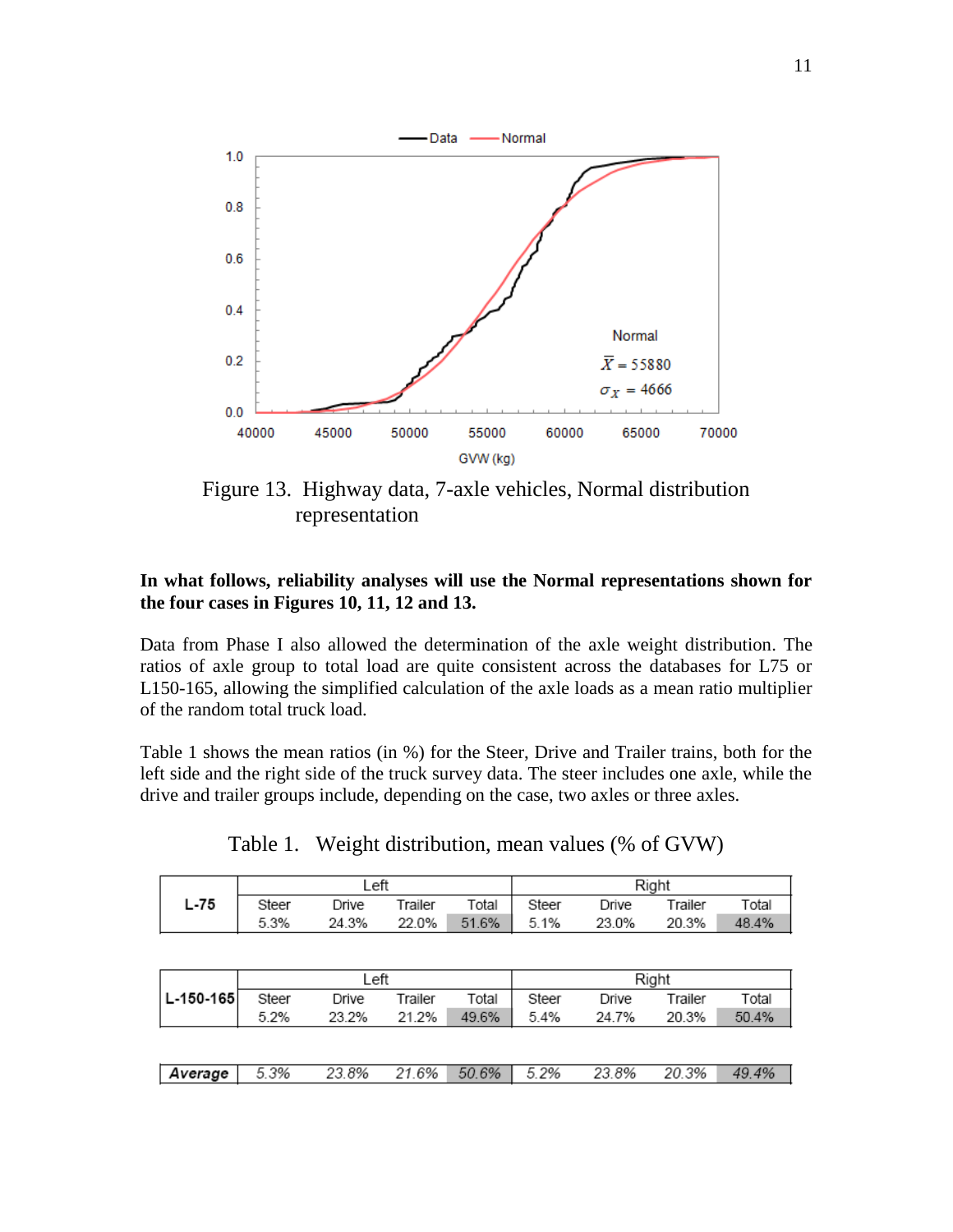As shown in Table 1, it is possible to simplify the analysis by discounting the differences between the left and the right (unbalanced loads) and also the differences between the two types of trucks. Overall average values of the distribution coefficients are shown in the last line of Table 1. Previous analyses of wood decks have adopted an unbalanced distribution of 60%-40%, or a reduced unbalance of 55%-45%. The reliability analysis in this project utilizes the distribution coefficients obtained from the data shown in Table 1.

The left and right axle loads will be applied through tire footprints (or load patches). The width of the footprints will be as detailed in Phase I for L75 and L150-165 trucks, while the length of the footprints, in the longitudinal bridge direction, would be dependent on tire pressure and are assumed to be 0.30m for 7-axle trucks and 0.40m for heavier, 5-axle trucks.

For the structural and reliability analysis, the position of the complete truck will be determined by the random location coordinates x-y of a corner of the load patch for one of the steering tires, as shown in Figure 14. This random location will take into account the range of possible positions of the truck from side-to-side and along the bridge. The 5 axle truck includes a total of 10 load patches (2 for the steer, 4 each for the drive and trailer units). The 7-axle truck includes a total of 14 load patches (2 for the steer, 6 for each of the drive and trailer units). Given x and y, the position of each load patch is automatically determined by the separation distances between the axles and the tire groups. Further details on load patch specification are given in Section 7 of this Report.



Figure 14. Load patch and coordinate system for its location

### **3. The structural analysis model**

The wood deck system consists of timber ties, perpendicular to the main steel girders, and wooden planks running perpendicular to the ties. Up to two sets of planks may be used: deck planks resting on the ties, and running planks for the road surface.

Figures 15 and 16 show a schematic of the system. The ties are supported by steel girders and span a distance  $\Delta$ , with cantilever sections of length  $\Delta_{\rm C}$ . The tie spacing is S, and their cross-sectional dimensions are B and H.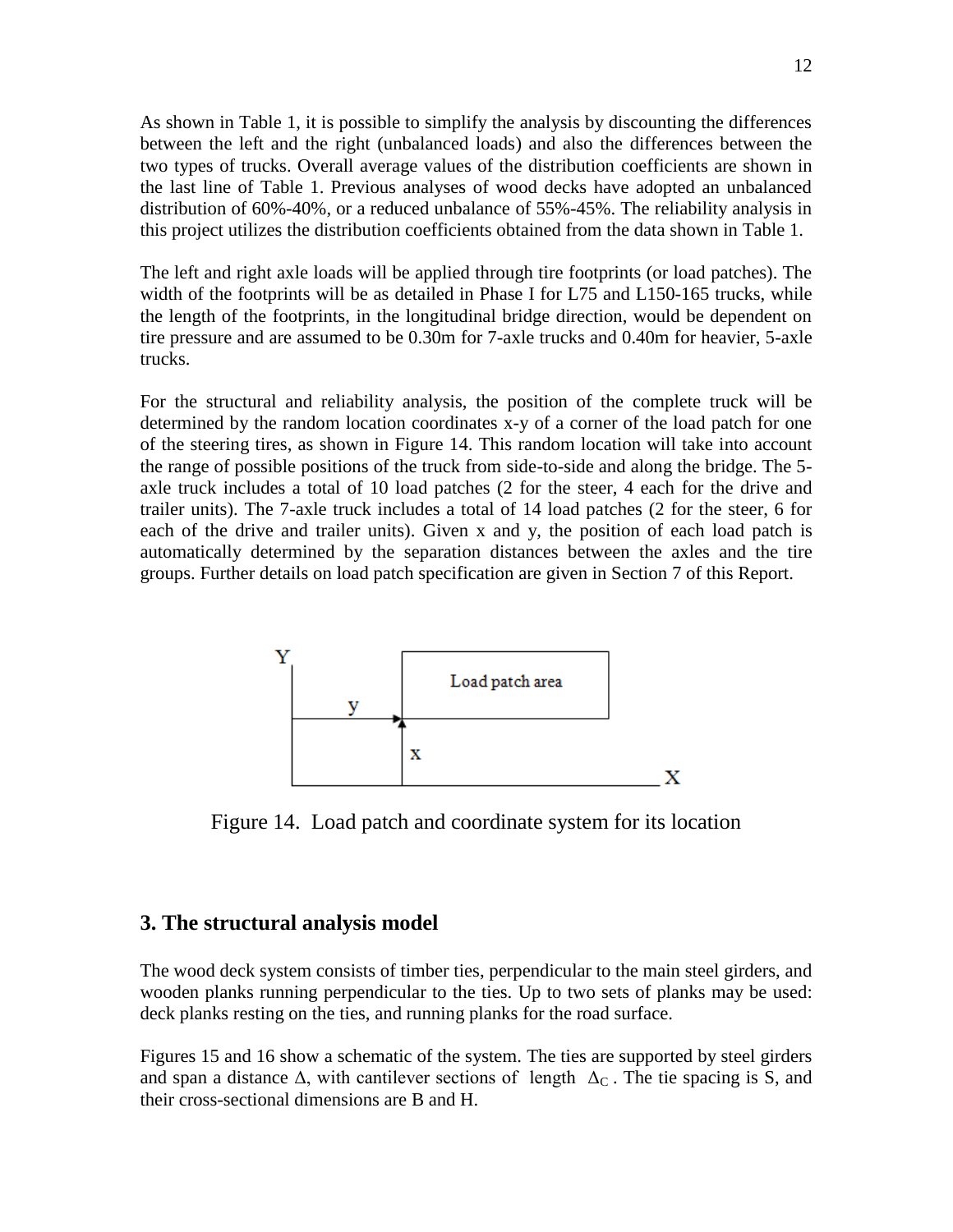The deck and running planks have thickness T1 and T2. There are mechanical fasteners between the planks and between the deck planks and the ties. These fasteners may also be used with every other tie.



Figure 15. Tie spans and girder supports

The structure is modeled as beams (the ties), with a perpendicular plate of up to two layers (the planks). Under the transverse loads from the truck load patches, the deflection of the ties and the planks should also account for the influence of shear deformation. The planks form a plate assumed with bending stiffness in one direction only (Y), with no stiffness in the perpendicular direction (X) and no torsional stiffness.

The modulus of elasticity E for each of the ties varies randomly between ties, but obeys the same probability distribution. In general, the bending strength of a tie is positively correlated with its modulus of elasticity. Similarly, the modulus of elasticity E for the planks are random variables obeying corresponding probability distributions.

Each of the beams is modeled with a sequence of elements of length L, as shown in Figure 16. Within each element, the deflection  $w(x)$  is modeled with a cubic polynomial and, thus, the assumption includes four degrees of freedom per element: the deflection  $w_1$ and rotation  $\theta_1$  at node 1 of the element, and the deflection w<sub>2</sub> and rotation  $\theta_2$  at node 2.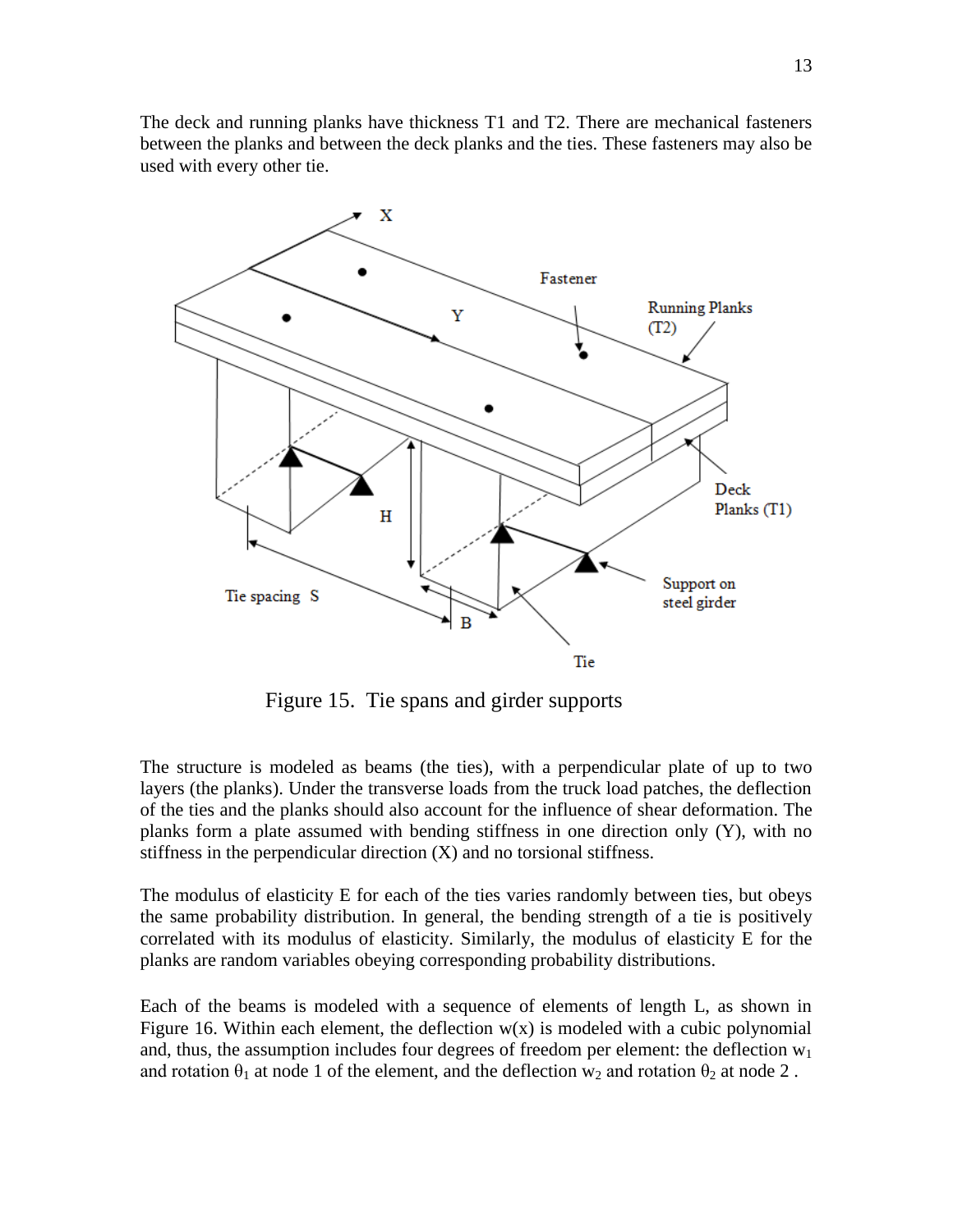

Figure 16. Beam elements and degrees of freedom

Each tie is subdivided into 6 elements, corresponding to 7 nodes. Each of the cantilever sections  $\Delta_C$  contains one element, with 4 elements assigned to the main span  $\Delta$ . With 2 degrees of freedom per node, the total of degrees of freedom (unknowns) for the system is

$$
N_{DOF} = 14 N_T
$$
 [1]

in which  $N_T$  is the number of ties included in the system. As the spacing of the ties is approximately  $S = 0.40m$  in BC bridges, and since the model must accommodate a nominal truck length of around 20m, the number of ties is adopted to be a maximum of  $N_T = 60$ , and the maximum number of unknowns (degrees of freedom) for the problem is, therefore,  $N_{DOF} = 840$ .

The cubic polynomial for the beam deflections within an element is

$$
w(x) = \theta_1 \cdot \left(x + \frac{x^3}{L^2} - 2 \cdot \frac{x^2}{L}\right) + \omega_1 \cdot \left(1 - 3 \cdot \frac{x^2}{L^2} + 2 \cdot \frac{x^3}{L^3}\right) + \theta_2 \cdot \left(\frac{x^3}{L^2} - \frac{x^2}{L}\right) + \omega_2 \cdot \left(3 \cdot \frac{x^2}{L^2} - 2 \cdot \frac{x^3}{L^3}\right) \tag{2}
$$

in which *L* is the element length and *x* varies, within the element, from 0 to *L*. On the other hand, the deflections  $w(x, y)$  of the planks need to match the deflections of the beams they join, and, between these beams, the plank deflection is also assumed to be a cubic polynomial:

$$
w(x, y) = \theta_1 \cdot \left(x + \frac{x^3}{L^2} - 2 \cdot \frac{x^2}{L}\right) \cdot \left(1 - 3 \cdot \frac{y^2}{s^2} + 2 \cdot \frac{y^3}{s^3}\right) + \omega_1 \cdot \left(1 - 3 \cdot \frac{x^2}{L^2} + 2 \cdot \frac{x^3}{L^3}\right) \cdot \left(1 - 3 \cdot \frac{y^2}{s^2} + 2 \cdot \frac{y^3}{s^3}\right) + \theta_2 \cdot \left(\frac{x^3}{L^2} - \frac{x^2}{L}\right) \cdot \left(1 - 3 \cdot \frac{y^2}{s^2} + 2 \cdot \frac{y^3}{s^3}\right) + \omega_2 \cdot \left(3 \cdot \frac{x^2}{L^2} - 2 \cdot \frac{x^3}{L^3}\right) \cdot \left(1 - 3 \cdot \frac{y^2}{s^2} + 2 \cdot \frac{y^3}{s^3}\right) + \theta_3 \cdot \left(x + \frac{x^3}{L^2} - 2 \cdot \frac{x^2}{L}\right) \cdot \left(3 \cdot \frac{y^2}{s^2} - 2 \cdot \frac{y^3}{s^3}\right) + \omega_3 \cdot \left(1 - 3 \cdot \frac{x^2}{L^2} + 2 \cdot \frac{x^3}{L^3}\right) \cdot \left(3 \cdot \frac{y^2}{s^2} - 2 \cdot \frac{y^3}{s^3}\right) + \theta_4 \cdot \left(\frac{x^3}{L^2} - \frac{x^2}{L}\right) \cdot \left(3 \cdot \frac{y^2}{s^2} - 2 \cdot \frac{y^3}{s^3}\right) + \omega_4 \cdot \left(3 \cdot \frac{x^2}{L^2} - 2 \cdot \frac{x^3}{L^3}\right) \cdot \left(3 \cdot \frac{y^2}{s^2} - 2 \cdot \frac{y^3}{s^3}\right)
$$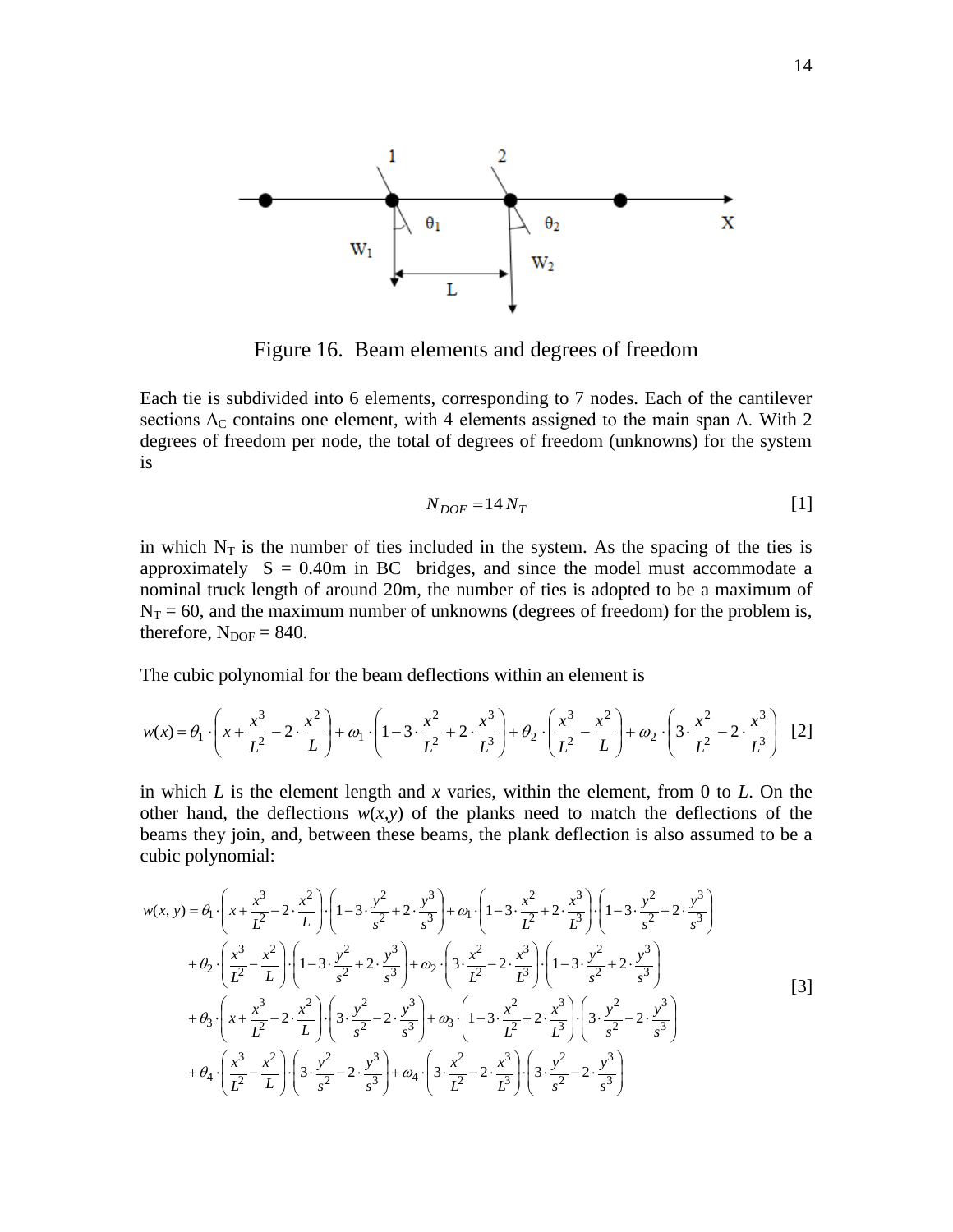in which *s* is the spacing between ties. With this assumption, the deflections in the planks are only functions of the degrees of freedom of the beam elements they join, and no additional degrees of freedom are introduced.

Using these polynomial shape functions, the stiffness matrices corresponding to the tie (beam elements) and to the plates (planks) are obtained.

For each element of each tie, the stiffness matrix **K** is a 4x4 matrix as follows:

$$
\mathbf{K} = 2 \frac{EI}{L(1+g)}
$$
\n
$$
\mathbf{K} = \frac{2 \times \frac{EI}{L(1+g)}}{L(1+g)}
$$
\n
$$
\mathbf{K} = \frac{2 \times \frac{EI}{L(1+g)}}{L^2} \qquad \frac{\frac{3}{2}}{2 \times (1+0.25g)} - \frac{\frac{3}{2}}{\frac{1}{2}} \qquad [4]
$$
\n
$$
\frac{6}{L^2}
$$
\n
$$
\frac{7}{2} \qquad \frac{3}{2}
$$

in which *E* is the modulus of elasticity for the wood in the tie, and *I* is the moment of inertia of the cross-section: *B*  $H^3/12$ . The constant *g* introduces the contribution from shear deformation, and it is related to the shear modulus *G*:

$$
g_{beam} = 1.2 \frac{E}{G} \left(\frac{H}{L}\right)^2 \tag{5}
$$

It is seen that shear deformations need to be taken into account, since the ratio *E*/*G* for wood is large (approximately 17) and the ties are relatively deep in relation to their span. Similarly, the assumed  $w(x, y)$  for the deflections within one layer of the planks, between the corresponding beam elements, is used to calculate the stiffness matrix ( 8x8),

$$
\mathbf{K} = \frac{E h^3}{420 \cdot s^3 \cdot (1+g)}
$$
\n
$$
\begin{bmatrix}\n4 L^3 & 22 L^2 & -3 L^3 & 13 L^2 & -4 L^3 & -22 L^2 & 3 L^3 & -13 L^2 \\
156 L & -13 L^2 & 54 L & -22 L^2 & -156 L & 13 L^2 & -54 L \\
4 L^3 & -22 L^2 & 3 L^3 & 13 L^2 & -4 L^3 & 22 L^2 \\
156 L & -13 L^2 & -54 L & 22 L^2 & -156 L \\
4 L^3 & 22 L^2 & -3 L^3 & 13 L^2 \\
156 L & -13 L^2 & 54 L \\
156 L & -13 L^2 & 54 L \\
4 L^3 & -22 L^2\n\end{bmatrix}
$$
\n
$$
\begin{bmatrix}\n6 \\
156 L & -13 L^2 & -13 L^2 & -156 L \\
156 L & -13 L^2 & -156 L \\
156 L & -13 L^2 & 54 L \\
156 L & 156 L\n\end{bmatrix}
$$

in which *E* is the modulus of elasticity for the wood in the plank, *h* is the plank thickness (T1 or T2), *s* is the tie spacing, *L* is the beam element length, and *g* is the parameter that introduces the influence of shear deformations and the shear modulus *G*: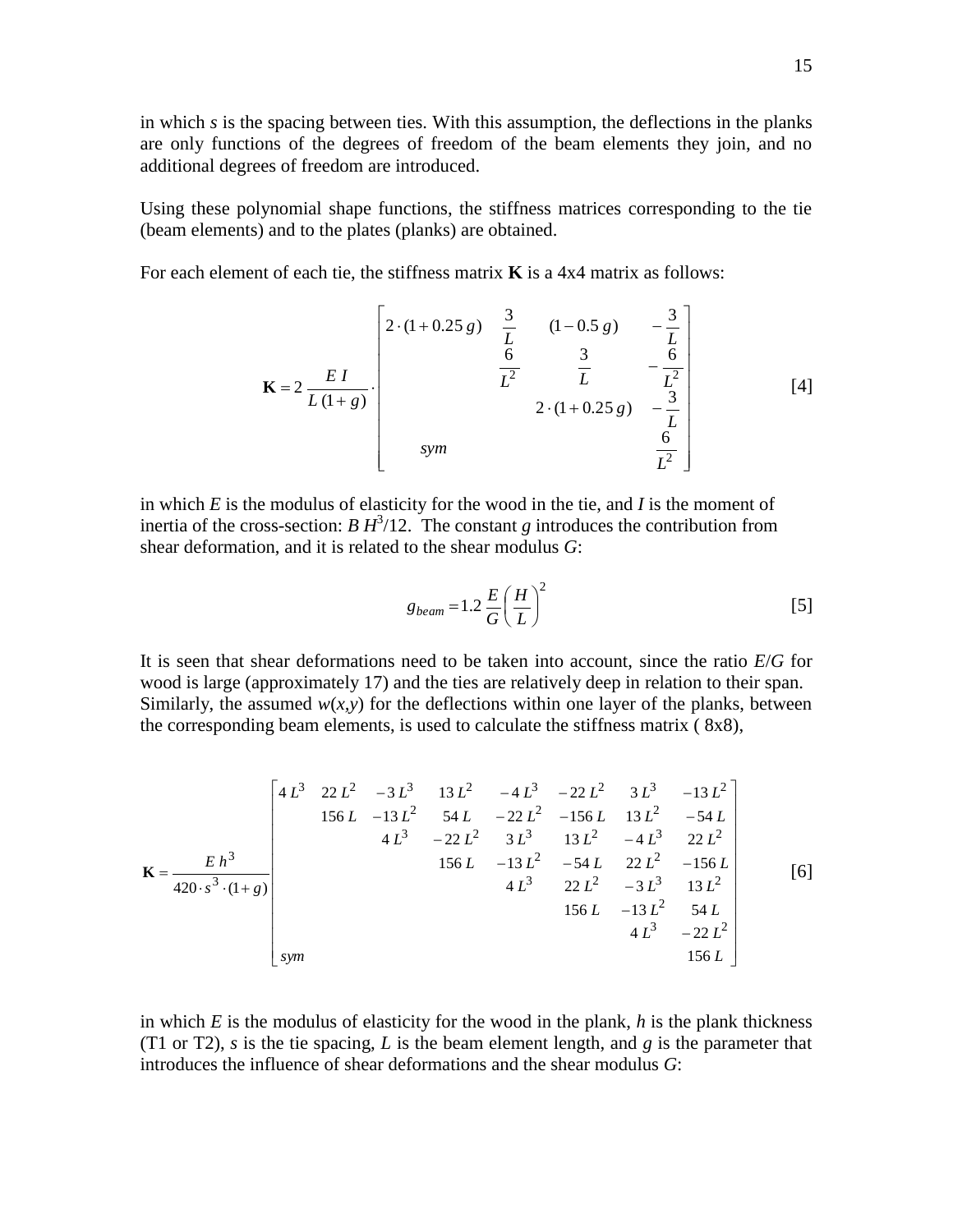$$
g_{\text{plank}} = 1.2 \frac{E}{G} \left(\frac{h}{s}\right)^2 \tag{7}
$$

The matrices above, plus the one corresponding to the performance of the mechanical fasteners between ties and planks, and between the two layers of planks, are arranged into a global stiffness matrix **K .** The matrices contributed by the fasteners are not shown here for brevity. If the vector of unknowns is **a** , and the vector of load actions is **R**, then the system of equations

$$
\mathbf{K}\,\mathbf{a} = \mathbf{R} \tag{8}
$$

is solved for **a,** after the appropriate support conditions have been introduced. The load vector **R** is obtained so as to be consistent with the position of the truck on the deck and with the deflection function used for the planks. The assembly of the global matrix **K** and the global load vector **R** was completed and programmed into the accompanying software DECK, so that the vector **a** (all the ties deflections and rotations) can be determined for any position of the truck on the deck and any distribution of modulus of elasticity *E* for the ties. Knowing the deflected shape of each of the ties, the maximum bending stress is calculated for each tie, and the overall maximum  $S_{bmax}$  for the deck is thus determined.

Similarly, the shear stresses  $\tau(x)$  are obtained along the tie coordinate x and, following Foschi and Barrett (1976), the equivalent Weibull shear stress  $\tau^*$  is calculated according to:

$$
\int_{V} \tau^{k} dx = \tau^{*}
$$
 [9]

in which *V* indicates the volume of the tie. The distribution of the shear stresses  $\tau$  is assumed to be parabolic over the depth *H* of the tie. This procedure for shear stresses is also specified in the S6 Bridge Code. The Weibull shear stress  $\tau^*$  is calculated for each tie and the overall maximum  $T_{\text{max}}$  for the deck is obtained.  $T_{\text{max}}$  is then used for comparisons against the benchmark shear strength of a unit volume under uniform shear (Foschi and Barrett, 1976). This shear formulation introduces the known size dependence of shear strength in wood.

The analysis also computes the support reactions for the ties bearing on the steel girders. The overall maximum reaction  $R_{\text{max}}$  is obtained and used in a comparison with the compression perpendicular to the grain capacity of the tie.

The structural analysis only considers the static loading from the truck. The dynamic effects are taken into account by using a dynamic amplification factor as specified in the Bridge Code S6.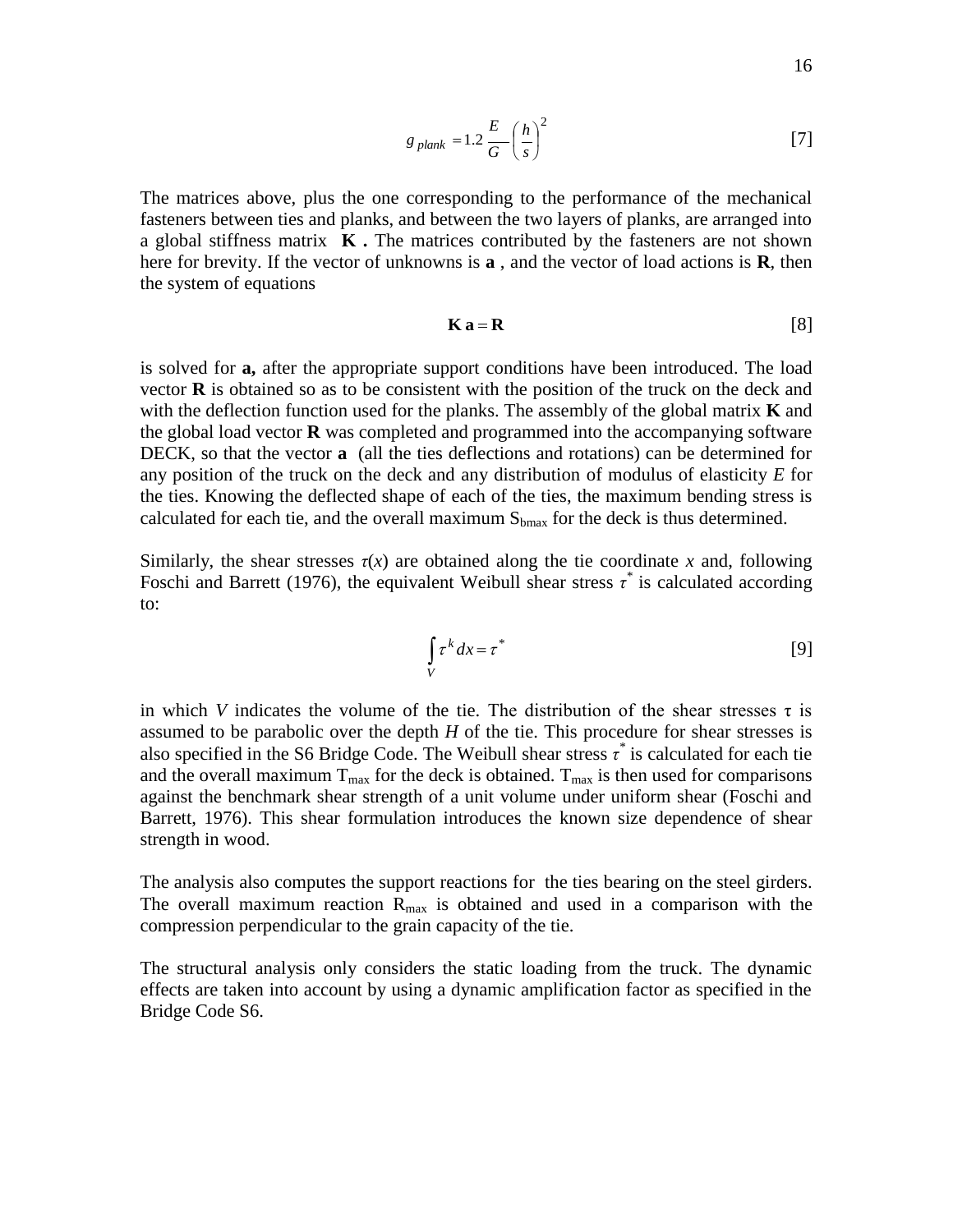# **4. Structural Analysis, sample results**

#### **4.1 Example 1, one load patch, GVW = 1000 kN, symmetric loading**.

The program DECK was run for the following example:

50 ties, spaced 0.4m o.c.

Tie dimensions 0.20m x 0.30m

Cantilever span  $\Delta$ <sub>C</sub> = 0.9m, main span  $\Delta$  = 3.0m

All ties with the same  $E = 10,000 \times 10^3$  kN/m<sup>2</sup>

1 plank, thickness = 0.10m and  $E = 10,000 \times 10^3$  kN/m<sup>2</sup> (DECK can accept two planks, but this example considers only one)

Nail stiffness tie/plank =  $1,500$  kN/m, nail spacing 0.4m, nails at all tie/plank intersections

Applied load: One patch,  $0.40$ m x 1.60m, applied at x = 2.025m and y = 0.4m

The x-y location of the patch puts it on a symmetric position across the width of the deck.



Figure 17. Deflections, Example 1.



Figure 18. Support reactions, Example 1.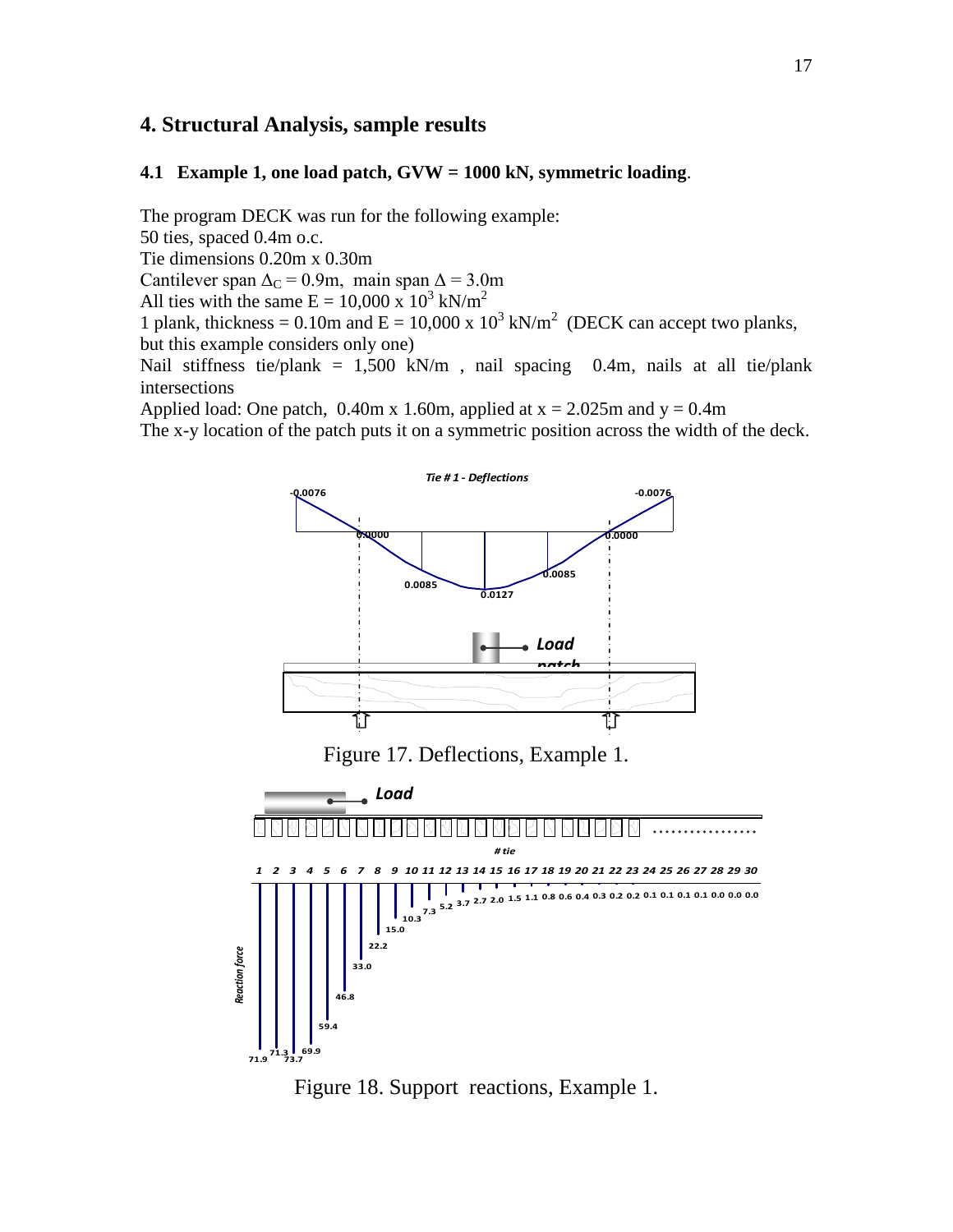Figure 17 indicates that the deflections from the DECK solution are symmetric, as corresponds to the imposed patch loading. Further, the reactions in Figure 18 show that the load spreads over several ties (the patch spans from tie  $#2$  to tie  $#6$ ), with significant load sharing.

### **4.2 Example No. 2, 5-axle truck, GVW = 100000kg (1000kN), non symmetric loading**.

The program DECK was run for the following second example:

50 ties, spaced 0.4m o.c.

Tie dimensions 0.20m x 0.30m

Cantilever span  $\Delta$ <sub>C</sub> = 0.64m, main span  $\Delta$  = 3.6m

All ties with the same  $E = 10,000 \times 10^3 \text{ kN/m}^2$ 

1 plank, thickness = 0.10m and  $E = 10,000 \times 10^3$  kN/m<sup>2</sup>

Nail stiffness tie/plank = 1,500 kN/m, nail spacing 0.4m, nails at all tie/plank intersections

Applied load: 5-axle truck, 10 load patches. The dimensions of the patches for the steering axle are 0.33m x 0.40m, while those for the drive and the trailer are 0.77m x 0.40m. Referring to Figure 14, the coordinates of the front wheel patch are  $x = 1.47$ m and  $y = 0.40$ m. This x-y location puts the truck in an non-symmetric position across the width of the deck.

The length of the deck segment with 50 ties @ 0.406m o.c. is 19.89m. The coordinates x and y may be changed within the following allowable limits:  $0.0 \text{m} < x < 1.57 \text{m}$  (these limits are given by the truck touching the curbs) and  $0.0 \text{m} < y < 3.69 \text{m}$ , for the length of the truck to be contained within the segment.

Figure 19 shows the un-symmetric deflection of one tie (#1), and Figure 20 the distribution of the reactions both for the less loaded and the more loaded bridge edge. The sum of all the reactions equals 1000 kN, the total GVW of the truck.



Figure 19. 5-axle truck, non-symmetric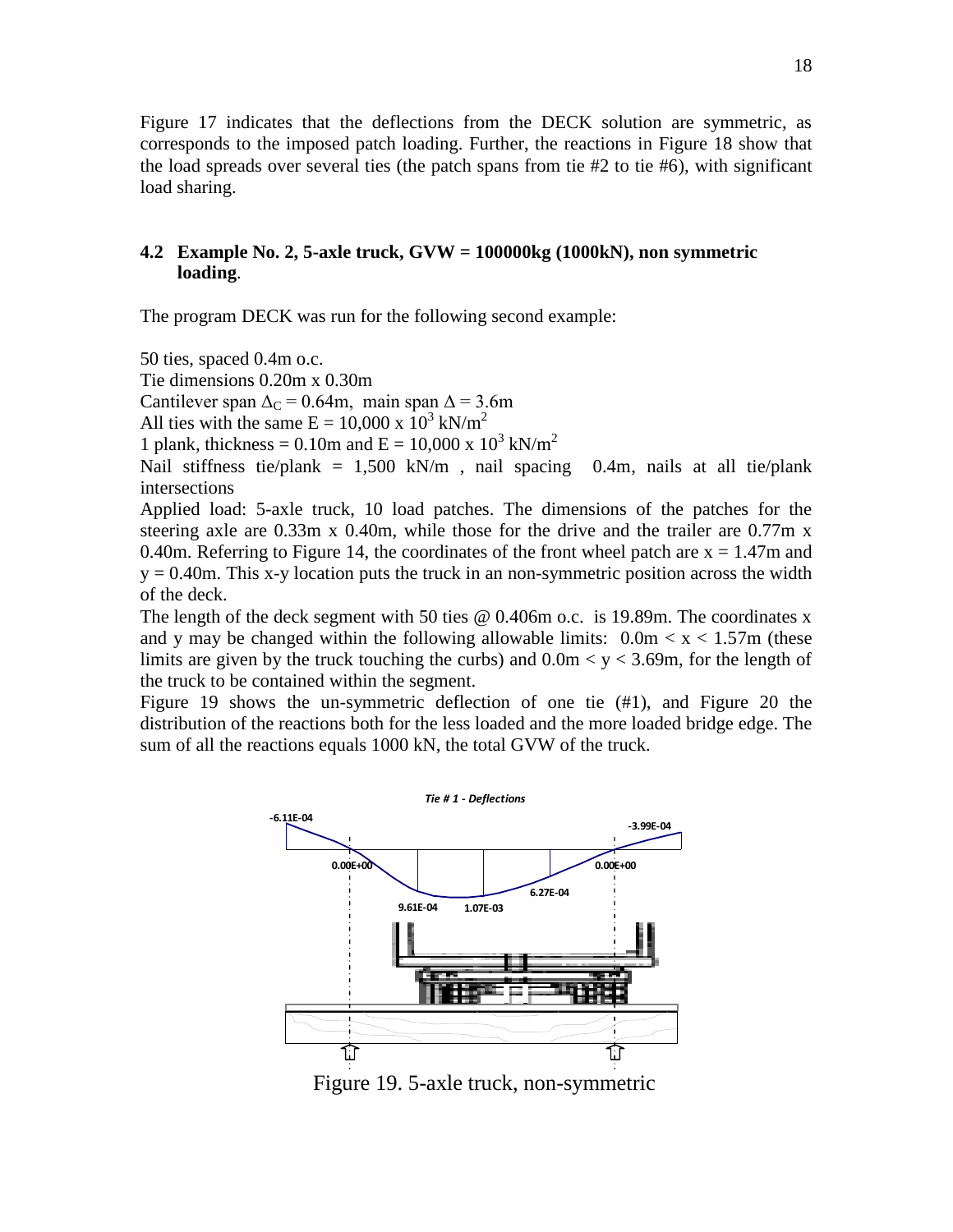

 Figure 20. 5-axle truck, GVW = 100000kg (1000kN), reactions for non-symmetric loading

Figure 20 shows that, as expected, the maximum reactions correspond approximately to the location of the axles. Furthermore, the analysis produced the following results:

Overall maximum bending stress  $S_{bmax} = 8.82 \text{ MPa} = 8820 \text{ kN/m}^2$ Overall maximum reaction  $R_{\text{max}} = 84.2 \text{ kN}$ Overall maximum tie deflection  $w_{max} = 0.002m$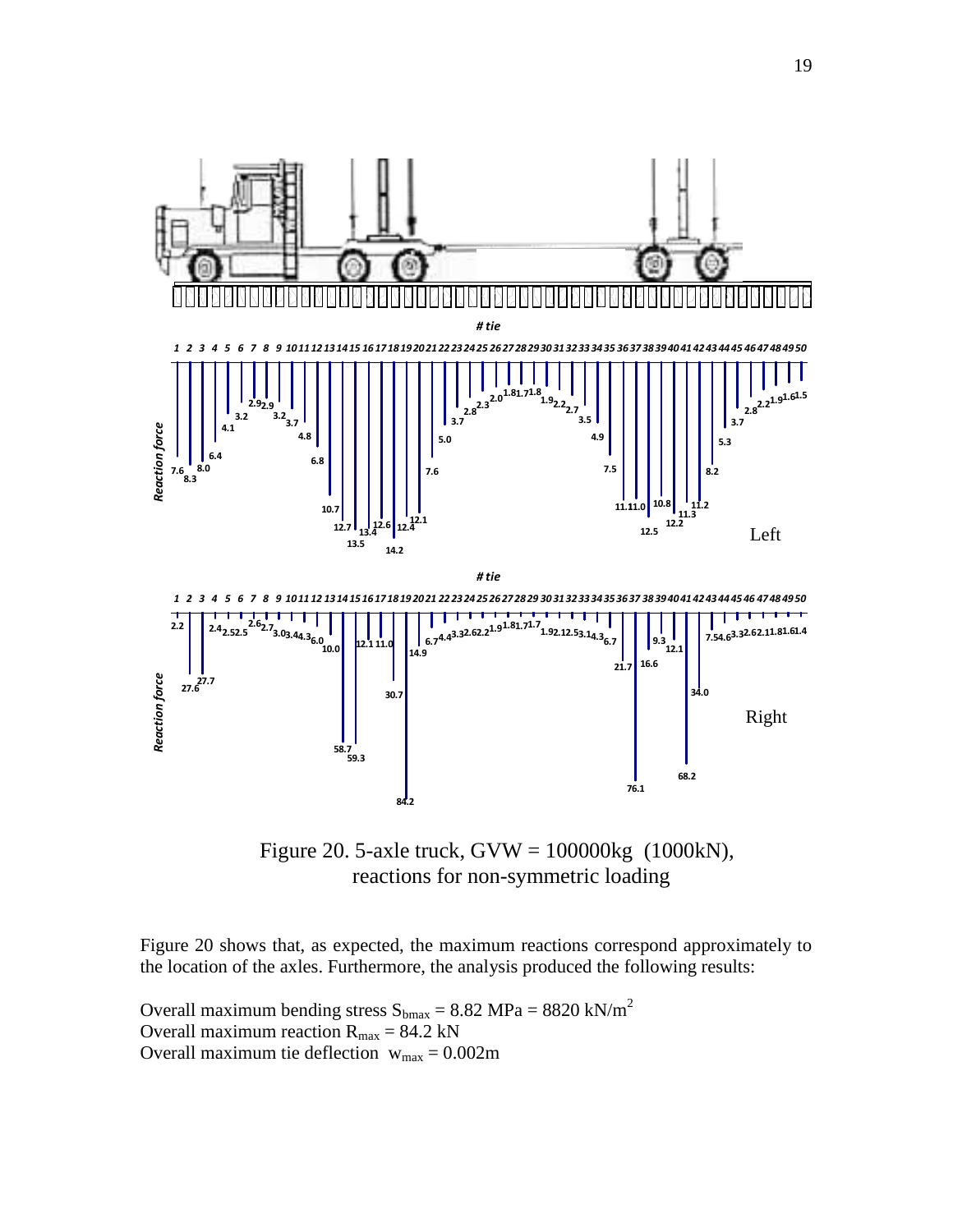The software DECK operates very quickly, even for this case of 10 patches and 50 ties (700 unknowns). The accuracy of the analysis has also been validated for trucks with 7 axles (or 14 load patches). The speed of the software is a requirement when implemented in the reliability analysis, as these calculations require repeated calls to the structural evaluation.

DECK produces an output file, the name of which can be chosen arbitrarily. Appendix A, at the end of this Report, shows an example of output file named DECK OUT. It contains the deflections at each of the 7 nodes, the left and right reactions, the maximum bending stress and the Weibull shear stress  $\tau^*$ . Finally, a summary is shown for the results over the total number of ties. The Appendix shows a summary for 50 ties, although individual tie results, for brevity, are only shown for up to tie No. 3.

# **5. Reliability Analysis**

The reliability analysis included consideration of 3 failure modes involving 56 different random variables (when using 50 ties). When a maximum of 60 ties were used, the number of random variables was 66.

### **5.1 Random variables**

The 56 variables, for 50 ties, were:

| $X(1) - X(50)$ the modulus of elasticity E for the ties. These were different variables but |
|---------------------------------------------------------------------------------------------|
| assumed to obey the same probability distribution. This was justified on                    |
| the assumption that all ties would come from the same stock. The                            |
| probability distribution chosen was a Lognormal.                                            |

- $X(51)$  the bending strength for the ties. This variable was assumed to obey a 2-parameter Weibull distribution, based on experience from testing dimension lumber in bending.
- $X(52)$  coordinate X for the location of the truck, assumed to be uniform between limits controlled by the distance between curbs and the overall width of the truck.
- X(53) coordinate Y for the location of the truck along the bridge, also assumed to be uniform between the limits controlled by the length of the deck segment considered and the length of the truck.
- $X(54)$  the GVW of the truck, as the ratio between the actual GVW and 1000kN, the load used for the structural analysis. This variable, from Section 2 of this report, is taken to be Normally distributed.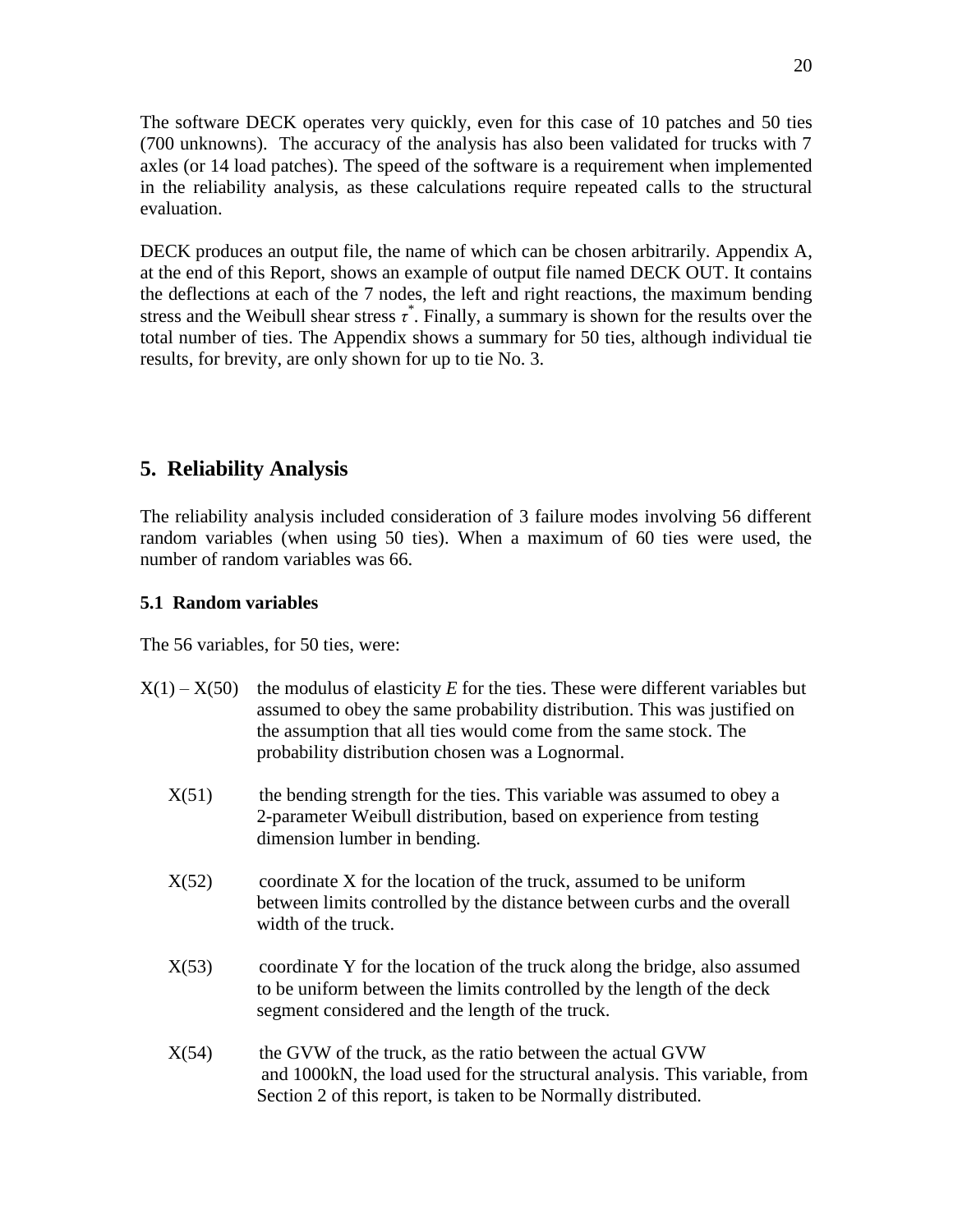- $X(55)$  the shear strength of the wood in the tie, given for a unit volume  $(1m<sup>3</sup>)$  under uniform shear. Following Foschi and Barrett (1976), this variable follows a 2-parameter Weibull distribution. For Douglas fir, the scale parameter of this distribution is  $m = 2,540$  kN/m<sup>2</sup>, with a shape parameter  $k = 5.3$ .
	- $X(56)$  the compression perpendicular strength of the wood in the tie (following published recommendations by Blass and Gorlacher (2004)). From these data, this variable is assumed Lognormally distributed, with a mean of 3,000 kN/ $m<sup>2</sup>$  and a coefficient of variation of 20%.

### **5.2 Performance functions**

Three limit states or performance functions *G* were considered:

1. Bending failure:

$$
G = X(51) - (X(54)/10000) f_i S_{bmax}
$$
 [10]

in which *S*bmax is the maximum overall bending stress from the DECK structural analysis, using a GVW of 1000kN, and *f<sup>i</sup>* is an impact coefficient.

2. Shear failure:

$$
G = X(55) - (X(54)/10000) f_i \, T_{\text{max}} \tag{11}
$$

in which  $T_{\text{max}}$  is the maximum Weibull stress computed according to Eq.[9] using the results from the DECK structural analysis.

3. Failure in compression perpendicular:

$$
G = X(56) A - (X(54)/10000) f_i R_{\text{max}}
$$
 [12]

in which  $R_{\text{max}}$  is the maximum overall support reaction from the DECK structural analysis and *A* is the area of contact at the support (the product of tie width and girder flange width).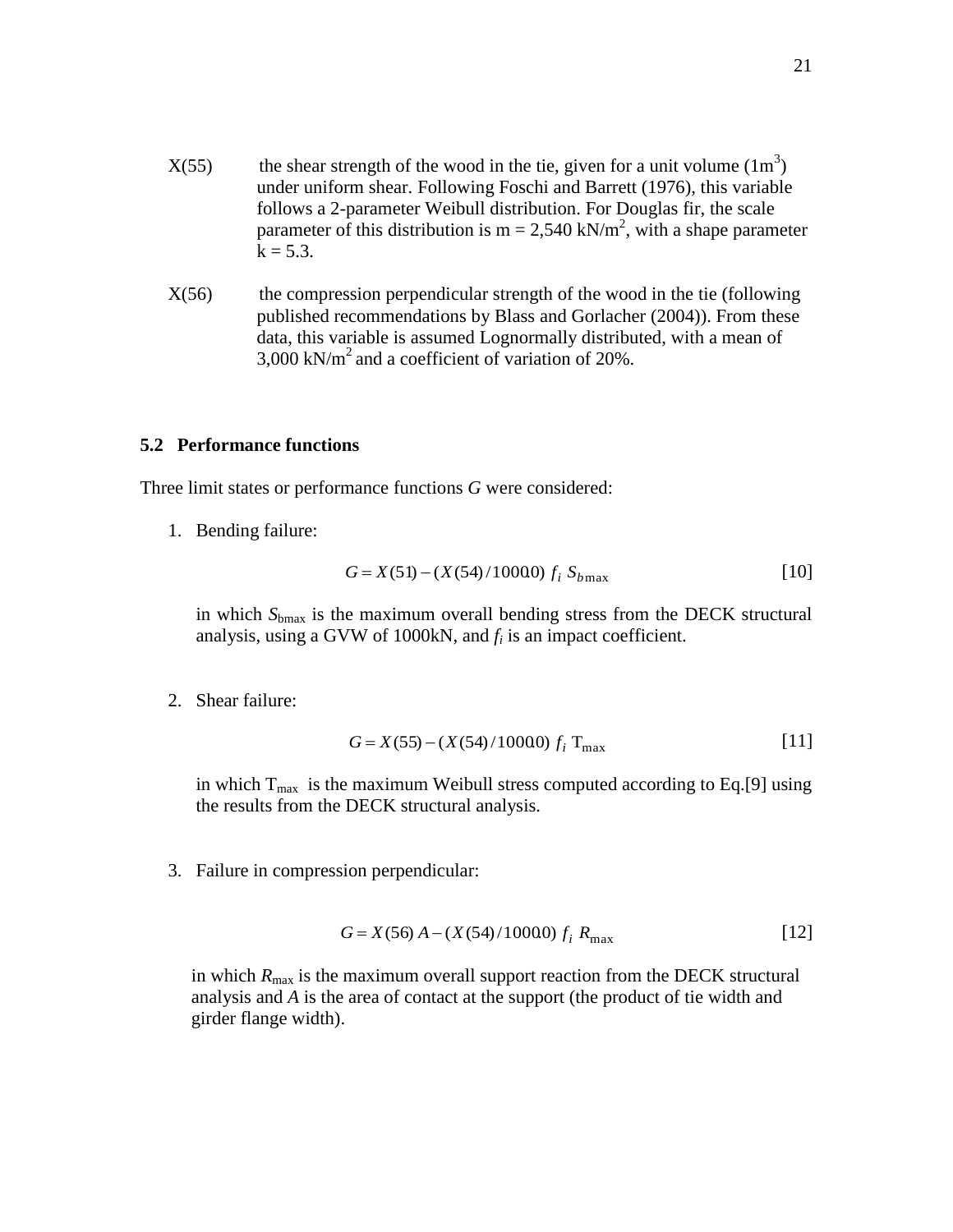### **5.2 Calculating the reliability index β for each limit state (or failure mode)**

The calculation of the reliability index  $\beta$  (and associated probability of failure) was carried out with an update of the general software RELAN (Foschi, 2010), into which the three performance functions from Section 5.1 were implemented. To arrive at the results presented here, RELAN carried out the calculation of β, first with FORM (First Order Reliability Method) and then, whenever not quickly converging, FORM was supplemented by Importance Sampling Simulation, with a sample size of 20000. For each mode, the FORM algorithm finds out the combination of the variables most likely to result in failure. As a consequence, the FORM method finds out automatically the coordinates x and y (variables  $X(52)$  and  $X(53)$ ) giving the worst position for the truck.

As shown by the description of the random variables and performance functions, the reliability software can work with a nonlinear combination of multiple variables, each with a different type of probability distribution. This capability is one of the differences between the present method and the one adopted in the calibration of the S6 Code.

### **5.3 Reliability results**

Results were obtained for eight scenarios, each corresponding to a different combination of truck loading, bridge configuration and tie spacing. The eight scenarios are shown in Table 2 below.

| Scenario       | Truck data | No. of axles | Tie Spans<br>$(m)$ $(*)$ | Tie<br>dimensions<br>(mm) | Tie spacing<br>(mm) |
|----------------|------------|--------------|--------------------------|---------------------------|---------------------|
|                | Interior   |              | 4.30 / 3.00              | 200 x 250                 | 406                 |
| $\overline{2}$ | Interior   |              | 4.88 / 3.60              | 200 x 250                 | 406                 |
| 3              | Coastal    | 5            | 4.88 / 3.60              | 250 x 300                 | 406                 |
| $\overline{4}$ | Highway    |              | 4.30 / 3.00              | 200 x 250                 | 406                 |
| 5              | Highway    |              | 4.88 / 3.60              | 200 x 250                 | 406                 |
| 6              | Interior   |              | 4.30 / 3.00              | 200 x 300                 | 406                 |
| 7              | Interior   |              | 4.88 / 3.60              | 200 x 300                 | 406                 |
| 8              | Coastal    | 5            | 4.88 / 3.60              | 250 x 300                 | 305                 |
| 9              | Coastal    | 5            | 4.88 / 3.60              | 250 x 300                 | 406<br>(# )         |

Table 2. Scenarios considered for reliability analysis

(\*) Total tie length / main span

(#) Nails used every other tie.

Impact coefficient: 1.20

Only one plank: thickness = 0.10m (100mm x 300mm),  $E = 10,000.0E + 03$  kN/m<sup>2</sup> Nails tie/plank : stiffness =  $2,600 \text{ kN/m}$ , spacing 0.30m o.c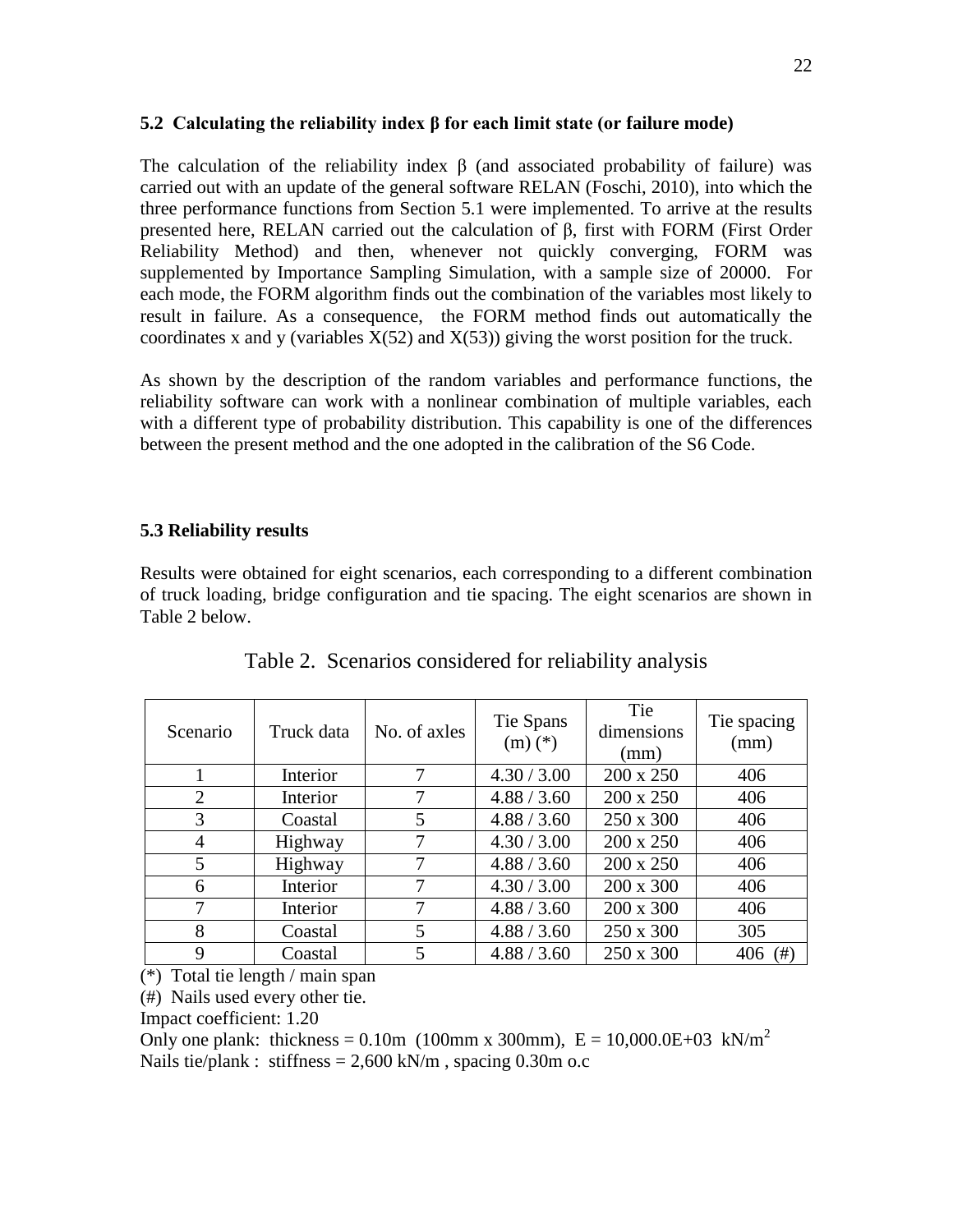| Douglas fir Grade      | Mean MOE (MPa) | $COV$ MOE $(\% )$ | 5% MOR<br>(MPa) |
|------------------------|----------------|-------------------|-----------------|
| Select Structural (SS) | 13,600         | 5.0               | 32.6            |
| No.1                   | 13,000         | .5.0              | 25.3            |
| No.2                   | 13,000         | <b>9.0</b>        | 23.8            |

Table 3. Bending Strength Characteristics, Douglas fir timbers

The values shown in Table 3 are consistent with the limited data range available for timbers. A testing report by Borg Madsen (1982) shows average modulus of elasticity for  $8''$  x 12" Douglas fir to be (with a small sample size) 1.97 x10<sup>6</sup> psi and 1.65 x 10<sup>6</sup> psi for, respectively, Select Structural and No. 1 grades. These values are equivalent to, respectively, 13,586 kN/m<sup>2</sup> and 12,379 kN/m<sup>2</sup>. The same report, for the same timbers, also shows  $5<sup>th</sup>$ -percentiles for the bending strength, with 4,730 psi for Select Structural and 3,670 psi for No. 1. These values are equivalent to, respectively, 32.62 and 25.3 MPa. Properties for Douglas fir No.2 were obtained from more recent testing done at the University of British Columbia on 12" x 12" timbers. Bending strength of these timbers were obtained only for the lower tail of the corresponding distribution, using a proofloading procedure, with results as shown in Figure 21.



 Figure 21. Test results, bending strength of No.2 Douglas fir, 12"x12"

Results for the reliability index  $\beta$  are listed in Table 4, for all nine scenarios described in Table 2. For each scenario, results are given for three different grades for Douglas fir timbers, for a total of 27 cases. Reliability indices for shear and compression perpendicular are based on properties estimated from the literature, and do not discriminate as to the grade of the timber.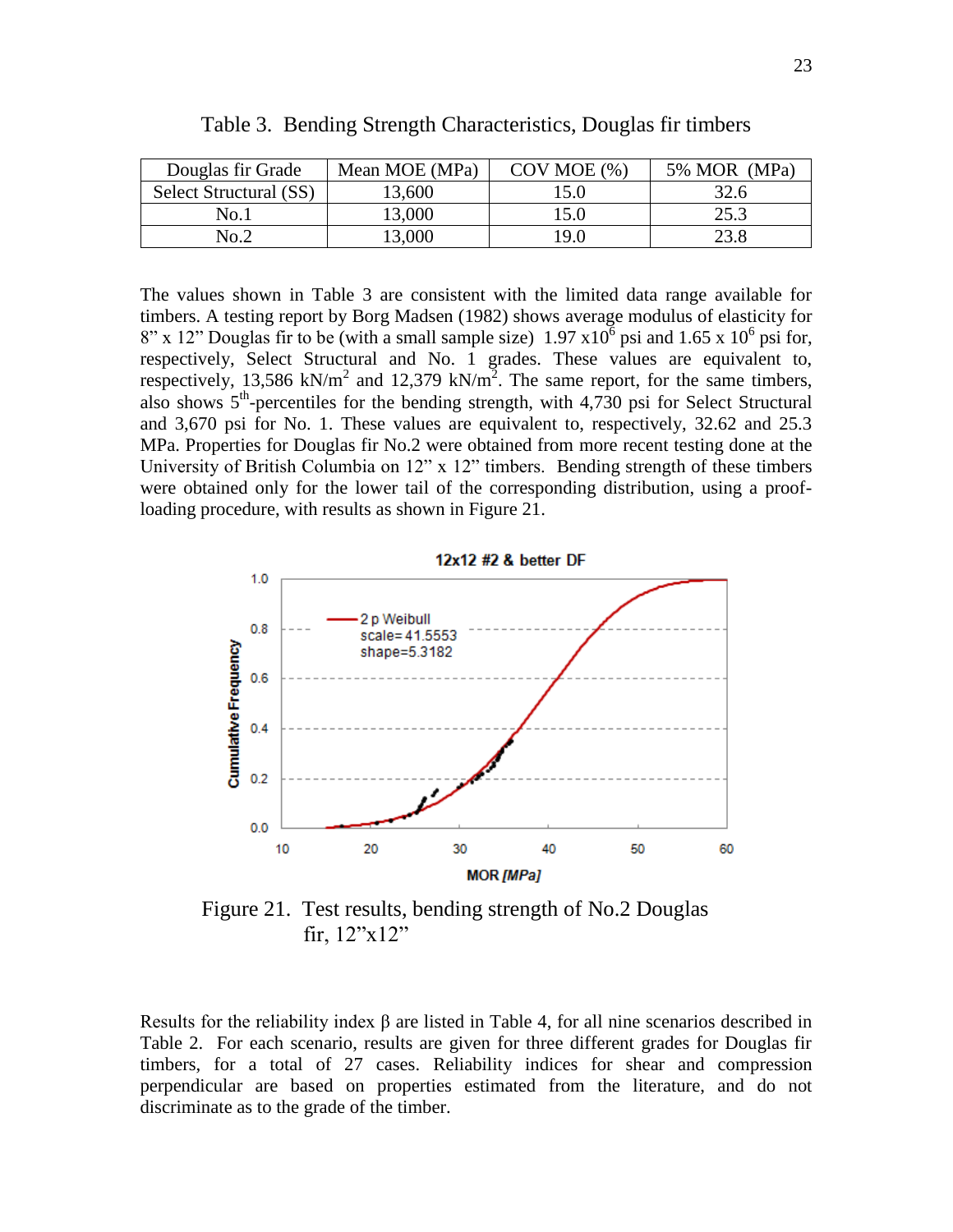| Scenario<br>1              | Bending | Shear | Compression<br>perpendicular |
|----------------------------|---------|-------|------------------------------|
| DF SS                      | 3.5     | 3.0   | 3.9                          |
| DF No.1                    | 3.1     | 3.0   | 3.9                          |
| DF No.2                    | 3.0     | 3.0   | 3.9                          |
| Scenario<br>2              | Bending | Shear | Compression<br>perpendicular |
| DF SS                      | 3.5     | 3.2   | 3.5                          |
| DF No.1                    | 3.1     | 3.2   | 3.5                          |
| DF No.2                    | 3.0     | 3.2   | 3.5                          |
| Scenario<br>3              | Bending | Shear | Compression<br>perpendicular |
| DF SS                      | 3.3     | 2.4   | 3.0                          |
| DF No.1                    | 2.8     | 2.4   | 3.0                          |
| DF No.2                    | 2.6     | 2.4   | 3.0                          |
| Scenario<br>$\overline{4}$ | Bending | Shear | Compression<br>perpendicular |
| DF SS                      | 4.1     | 3.4   | 4.2                          |
| DF No.1                    | 3.5     | 3.4   | 4.2                          |
| DF No.2                    | 3.4     | 3.4   | 4.2                          |
| Scenario<br>5              | Bending | Shear | Compression<br>perpendicular |
| DF SS                      | 3.9     | 3.5   | 4.6                          |
| DF No.1                    | 3.5     | 3.5   | 4.6                          |
| DF No.2                    | 3.4     | 3.5   | 4.6                          |
| Scenario<br>6              | Bending | Shear | Compression<br>perpendicular |
| DF SS                      | 3.6     | 2.7   | 3.2                          |
| DF No.1                    | 3.2     | 2.7   | 3.2                          |
| DF No.2                    | 3.1     | 2.7   | 3.2                          |

# Table 4. Reliability Results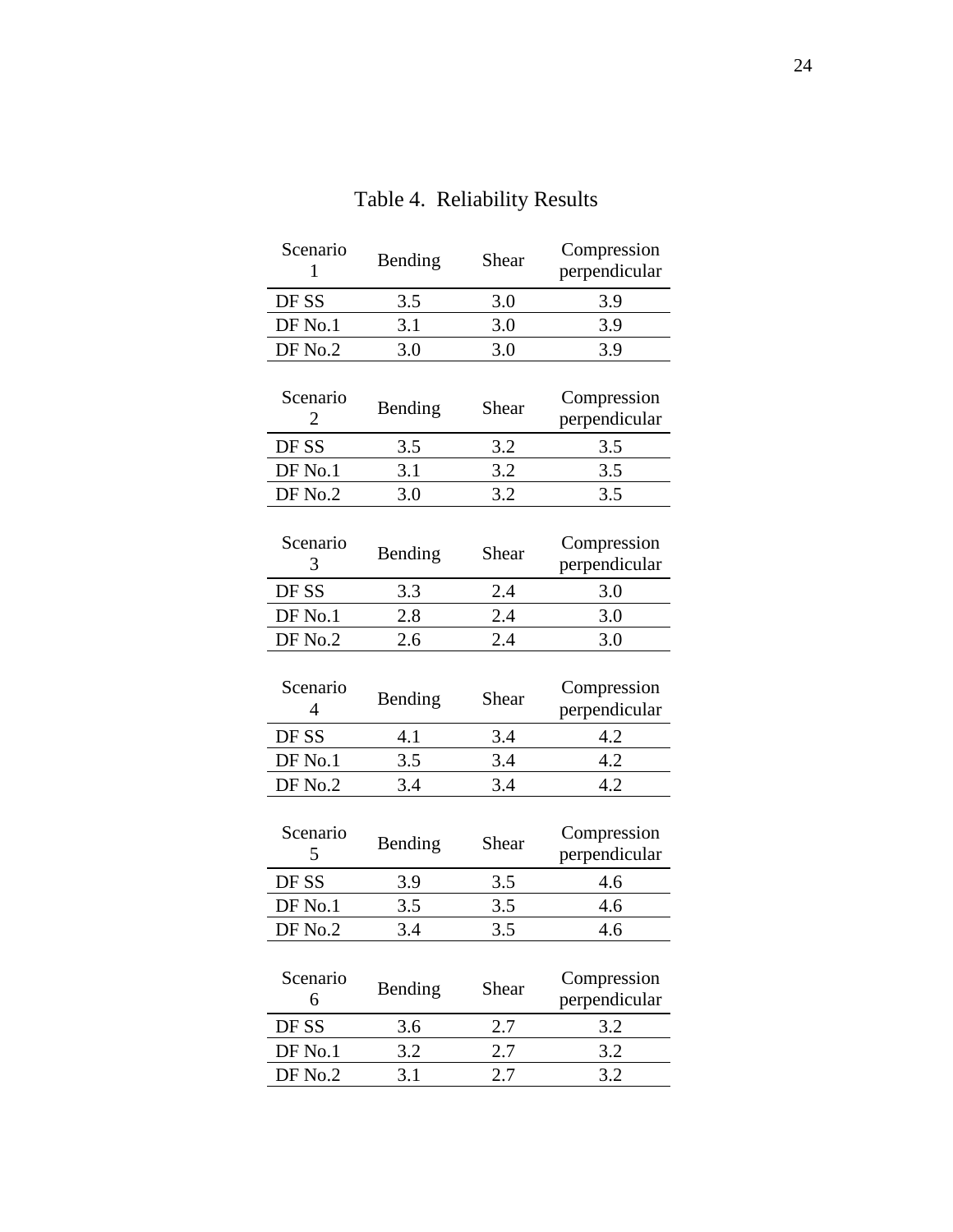| Scenario      | Bending | Shear | Compression<br>perpendicular |
|---------------|---------|-------|------------------------------|
| DF SS         | 3.6     | 2.9   | 3.4                          |
| $DF$ No.1     | 3.2     | 2.9   | 3.4                          |
| DF No.2       | 3.1     | 2.9   | 3.4                          |
| Scenario<br>8 | Bending | Shear | Compression<br>perpendicular |
| DF SS         | 3.6     | 2.7   | 3.7                          |
| $DF$ No.1     | 3.2     | 2.7   | 3.7                          |
| DF No.2       | 3.1     | 2.7   | 3.7                          |
| Scenario<br>9 | Bending | Shear | Compression<br>perpendicular |
| DF SS         | 3.2     | 2.4   | 3.0                          |
| $DF$ No.1     | 2.8     | 2.4   | 3.0                          |
| DF No.2       | 2.6     | 2.4   | 3.0                          |

# **6. Guidelines for Implementation of the Methodology with Alternative Vehicle Configurations in the Software DECK**

The methodology presented in this report, and implemented in the software DECK, is completely general. The results presented in the previous sections correspond to the two default truck configurations taken from the three previous reports submitted by Buckland and Taylor Ltd. to the Ministry of Forests (1/2003, 11/2003 and 10/2004), which were also used for the truck weight statistics. The structural analysis program DECK can be run in two modes: 1) reading data from a pre-existing data file or 2) entering the data manually while creating a data file for later use. The data file could be given an arbitrary name.

When changing a vehicle configuration, apart from a possibly different number of axles, the only data that need to be changed are the distance between axles and the distribution of total weight between the load patches or tire footprints. The required information is shown schematically in Figure 22.

A point O, which could be a corner of one of the front wheels or load patches, is used as the origin of a local system of coordinates X, Y to refer the position of the other load patches, given by the points P (typical) corresponding to each one. The position of point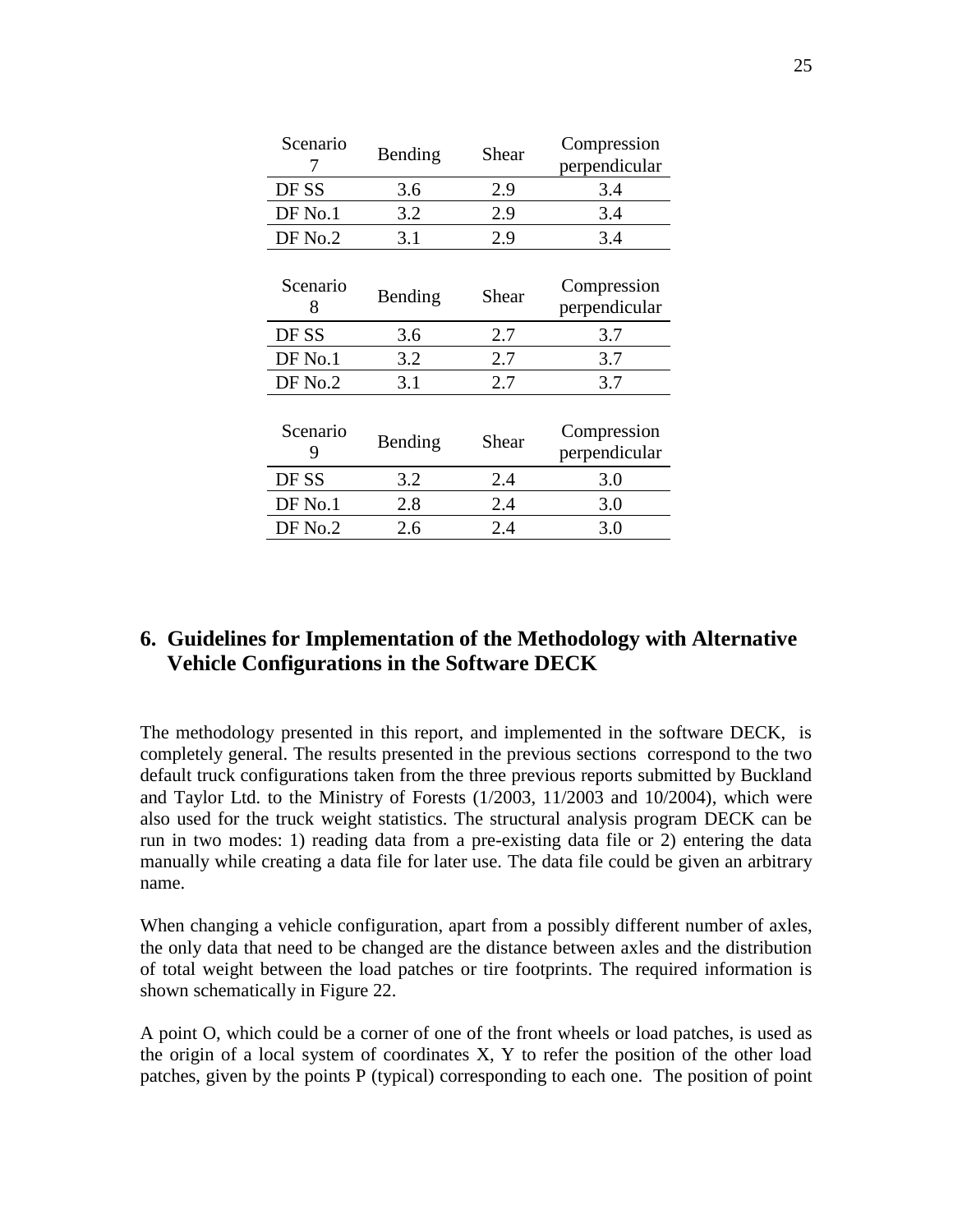O, in the global coordinates X, Y shown in Figure 15, is used to fix the position of the entire truck (as per Figure 14).



Figure 22. Data for alternative vehicle configurations

DECK asks for the coordinates of each point P, or the distances X and Y from the chosen point O. These coordinates are asked in turn for each patch during the manual construction of the data file.

In addition to the total GVW, the following additional data are required for each patch: 1) the dimensions of the footprint, B and D shown in Figure 22, and 2) the percentage of the total vehicle weight (GVW) corresponding to each particular patch.

### **7. Conclusions**

This project has focused on the development of a structural analysis for the wood deck, coupling it with a reliability analysis under either heavier, coastal truck loads, or lighter, interior trucks, or highway-legal vehicles.

The reliability assessment considered three limit states (or failure modes) for the ties: failure by bending stresses, failure related to shear, and failure related to compression perpendicular to the grain stresses due to bearing of the ties on the support girders

The reliability assessment corresponding to nine different bridge scenarios was made independently from recommendations in the Canadian Highway Bridge Code S6.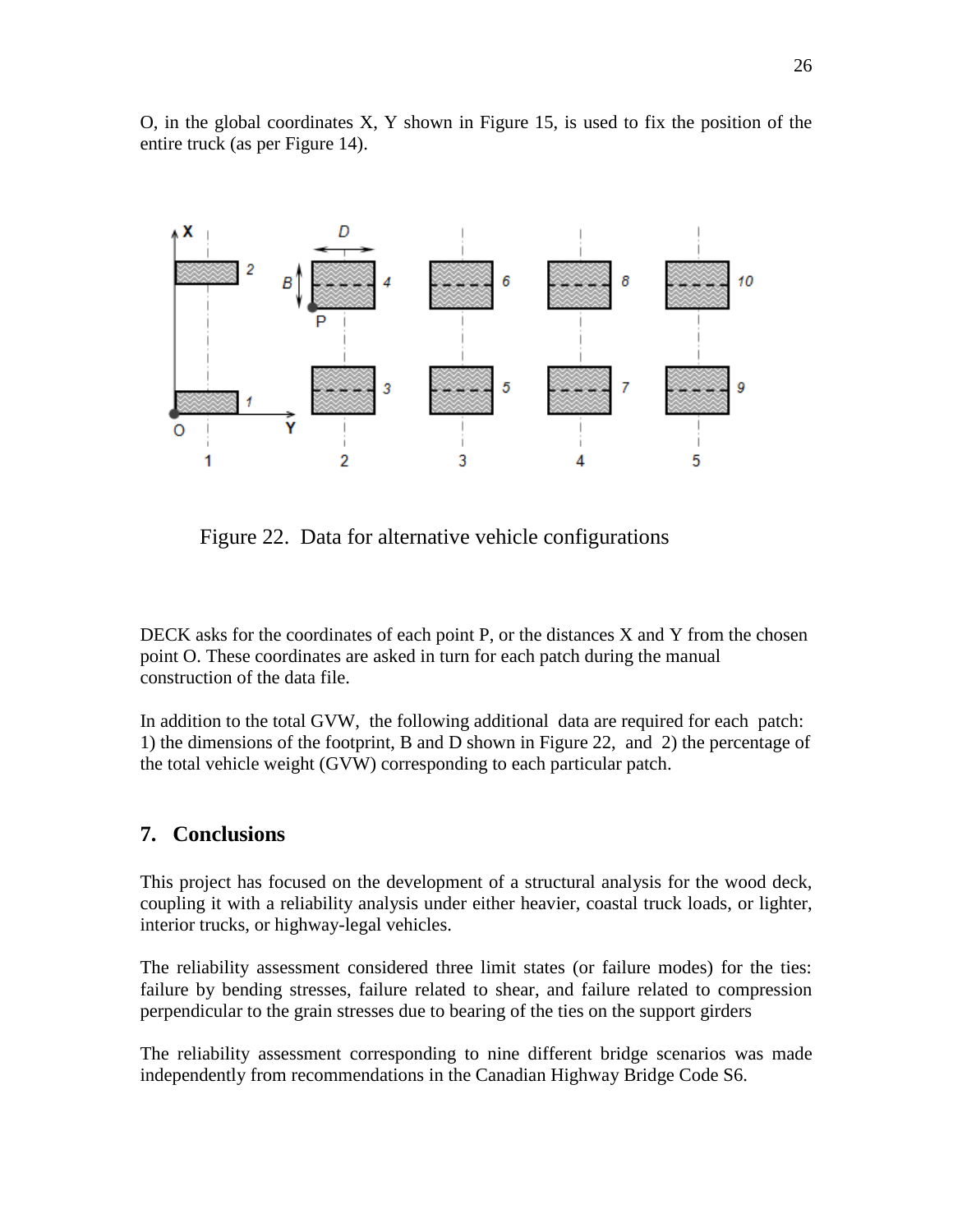The data on bending stiffness and strength for Douglas fir timber, Select Structural or No.1 grades, were consistent with the limited timber data collected by Borg Madsen, at UBC, in 1982. Data for No.2 grade were obtained from more recent experimental testing at UBC using 12" x 12" timbers, and were considered to provide a good approximation for the tie sizes considered in this study. Shear strength incorporated size effects as detailed by Foschi and Barrett in 1976, a procedure which is already used in the Canadian Code CSA-086 for wood structures. Compression perpendicular to the grain data were taken from the literature (Blass, 2004). These data show wide scatter depending on the testing configuration. Nevertheless, the values for compression perpendicular used in this report are a reasonable lower bound from the test results.

It can be concluded from Table 4 that the bending reliability indices associated with the BC bridge configurations studied, under realistic (measured) truck loads, are satisfactory and consistent with the aims of S6, particularly since the consequence of one tie failing does not imply the collapse of the entire deck. Although the comprehensive method used here for estimating reliability differs substantially from the simplified approach adopted in S6 (this makes it rather difficult to compare reliability results), BC bridges appear to be sufficiently reliable, and S6 design checks that imply the contrary probably reflect gaps in the calibration procedure for that Code. The lowest reliability levels in bending occur for Scenario 3, grades No.1 and No.2, corresponding to the heavier coastal trucks, with 5 axles, a longer main span of 3.6m, and ties with dimensions 250 x 300mm spaced 0.406m. A reduction in tie spacing to 0.305m (Scenario 8) is sufficient to bring the reliability levels up to the levels for the other configurations considered.

Of the three limit states, shear strength appears to be the less reliable. However, the Weibull model used for shear strength could be conservative (it is based on full brittle behavior), so that a calculated  $\beta$  could be lower than the actual one. Table 4 also show that, as far as shear is concerned, the heavier, 5-axle truck configuration is more demanding than the 7-axle trucks. Although the calculated reliabilities for the shear mode are considered to be reasonable, the lower reliabilities in shear indicate that a new timber testing program should include an assessment of shear strength and the monitoring of end cracks which would affect shear capacity.

Compression perpendicular to the grain appears to be the less likely mode of failure and does not control the performance of the bridges.

Finally, scenarios 1 through 8 assumed that the planks were nailed to every tie. Scenario 9, on the other hand, considered Scenario 3 but with the planks nailed only every other tie. The results for Scenario 9 indicate that such reduced nailing pattern does not result in a reduction in reliability.

The methodology, based on the general analysis program DECK, can be applied to any truck configuration after entering the appropriate number of axles, the distances between axles, the total vehicle weight and the distribution of this weight among all the load patches.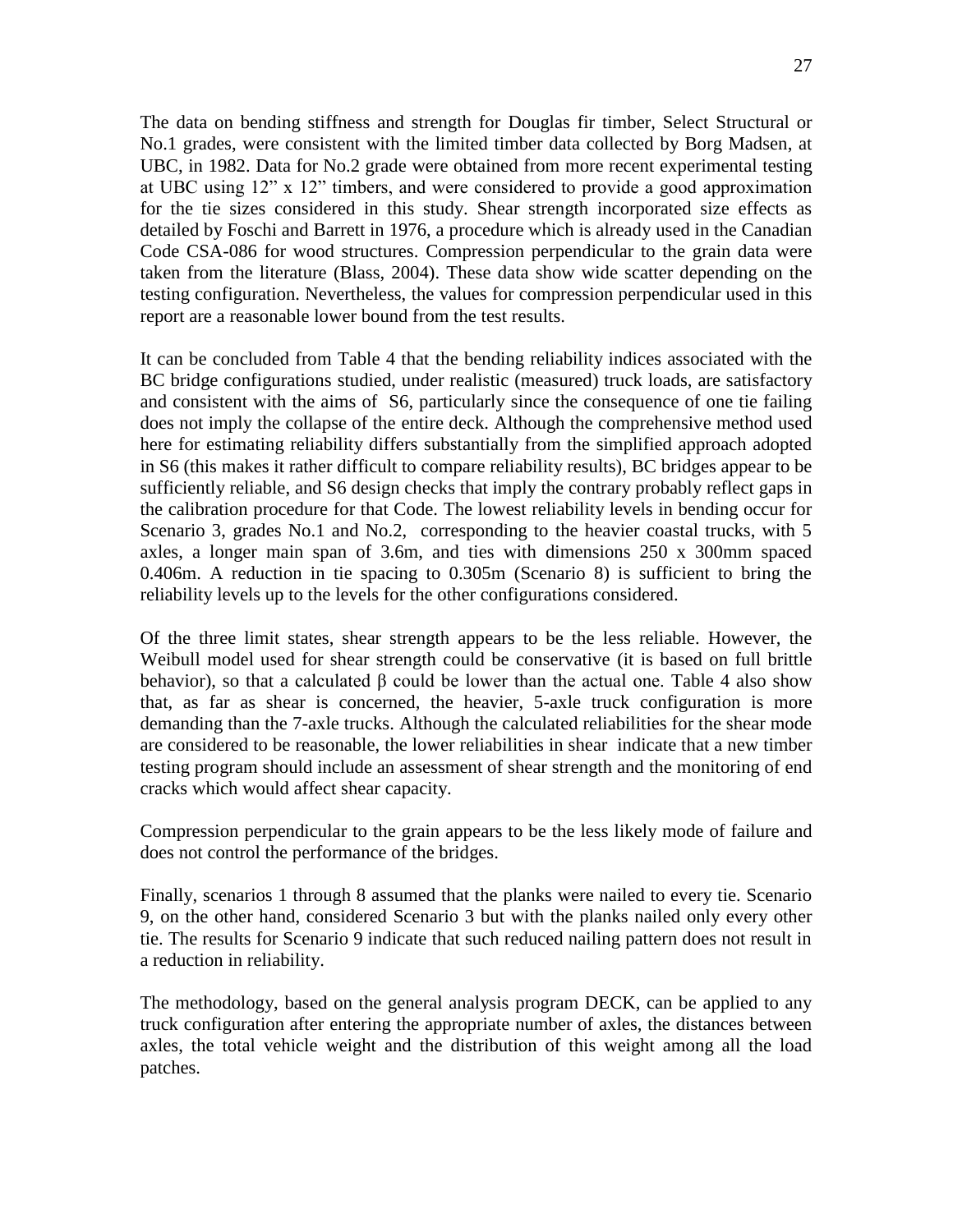## **8. References**

- Blass, H.J. and Gorlacher, R. 2004. "Compression Perpendicular to the Grain", Report, University of Karlsruhe, Karlsruhe, Germany.
- Buckland  $&$  Taylor Ltd., January 4 2003. "Design vehicle configuration analysis and CSA-S6-00 implication evaluation", a report to the Ministry of Forests, BC.
- Buckland & Taylor Ltd., November 19, 2003. "Design vehicle configuration analysis and CSA-S6-00 implication evaluation. Phase II", a report to the Ministry of Forests, BC.
- Buckland & Taylor Ltd., October 8, 2004. "Design vehicle configuration analysis and CSA-S6-00 implication evaluation. Phase III", a report to the Ministry of Forests, BC.
- Foschi, R.O. and Barrett, J.D. 1976. "Longitudinal Shear Strength of Douglas fir", *Canadian Journal of Civil Engineering*, Vol. 3, No.2, pp. 198-208.
- Foschi, R. et al. 2010. "RELAN: a general software for reliability analysis", Department of Civil Engineering, University of British Columbia, Vancouver, BC.
- Horyna, T., Foschi, R. and Ventura, C. 2001. "Response of Timber Bridges to Traffic Loading", *Journal of Bridge Engineering*, Vol.6, No.1, pp. 69-77.
- Madsen, B. and Stinson, T. 1982. "In-Grade Testing of Timber", Research Report, Department of Civil Engineering, University of British Columbia, Vancouver, BC.

Rotorly

Ricardo O. Foschi, P.Eng Professor Emeritus Civil Engineering University of British Columbia Vancouver, BC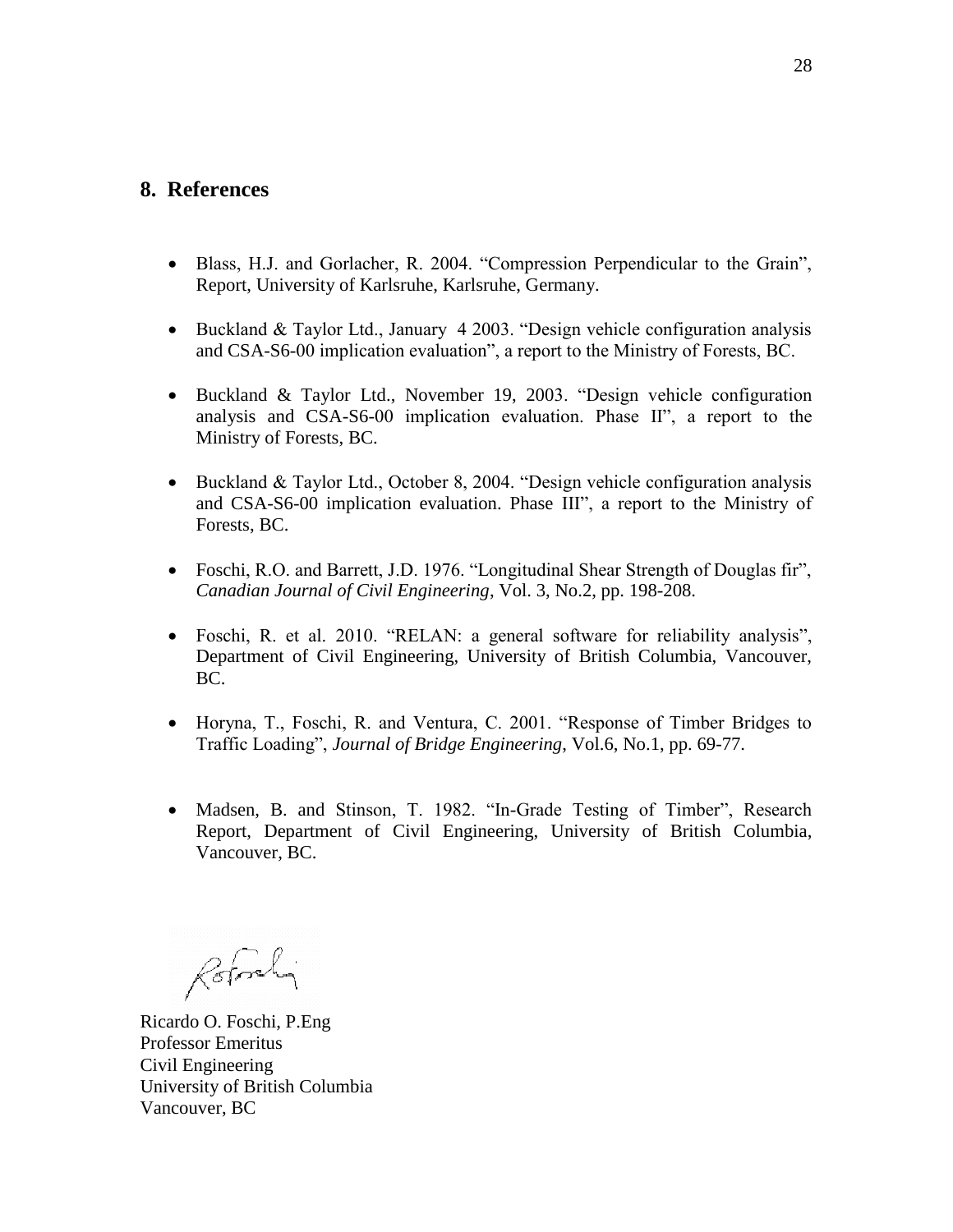# **Appendix**

The output file can be given any arbitrary name, entered at the time of running the program DECK. In the following example, the file is called DECK OUT.

Example of output file DECK OUT, produced by the structural analysis DECK:

TIE # 1 DEFLECTIONS: -.61082E-03 .00000E+00 .96066E-03 .10670E-02 .62656E-03 .00000E+00 -.39921E-03 REACTION 1= .76162E+01 REACTION 2= .21983E+01 SMAX= .36821E+04 TMAX= .22753E+03 TIE # 2 DEFLECTIONS: -.59912E-03 .00000E+00 .11235E-02 .10630E-02 .62091E-03 .00000E+00 -.39725E-03 REACTION 1= .82832E+01 REACTION 2= .27617E+02 SMAX= .51703E+04 TMAX= .34751E+03 TIE # 3 DEFLECTIONS: -.55836E-03 .00000E+00 .10696E-02 .10098E-02 .59565E-03 .00000E+00 -.37932E-03 REACTION 1= .79770E+01 REACTION 2= .27672E+02 SMAX= .49405E+04 TMAX= .33409E+03